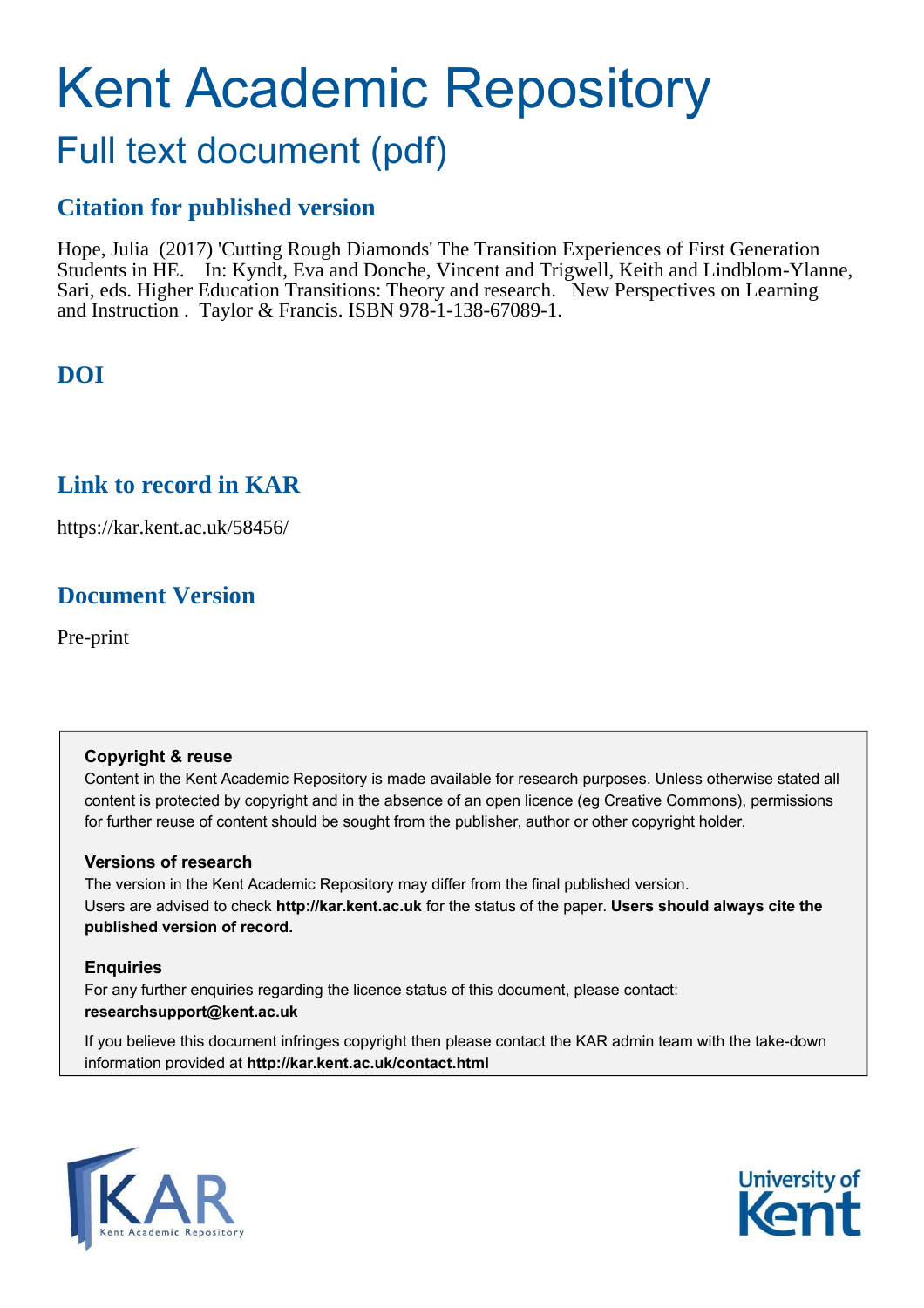The 'rough diamonds', or 'valuable gems' in this chapter are first generation students at an English Higher Education Institution. The study, on which this chapter draws, tracked students as they negotiated their entry to a satellite university campus called, 'The Centre'. The study analysed their experience of moving into and taking up a university place, looking at how they engaged, in their first semester with undergraduate study. The focus of the research was their experiences of becoming a student at The Centre and their transition to/and at The Centre. The students' experience of this transition demonstrates a complex interplay between the processes of becoming, being and achieving as a higher education student, forming their own cultural and social identity. Whilst the transitions and adjustments vary between individuals, all students experience some level of challenge in their first semester. Financial, motivational, social and emotional issues can all affect academic success (Pritchard & Wilson 2003).

There has been little qualitative research on transition to and integration into university among young undergraduates (Biggs, 2012) and still less on the lived experiences of new first-generation students under 25 (Thomas, 2002). Whilst the first year experience has been addressed by a number of scholars writing in English (e.g. Kuh et al 2008; Upcraft et al, 2005, (Yorke & Longden, 2008; Adnett, 2006; Davies & Elias, 2003), Krause & Coates, 2008; Pargetter, 2000), (Zepke & Leach, 2007), much of this research focuses on the students' problems or challenges, such as being 'at-risk' (Tinto, 1993) or having a low income (Rhodes et al, 2004). It is arguable that this focus constructs a deficit model and compounds stereotypical assumptions about certain groups of students.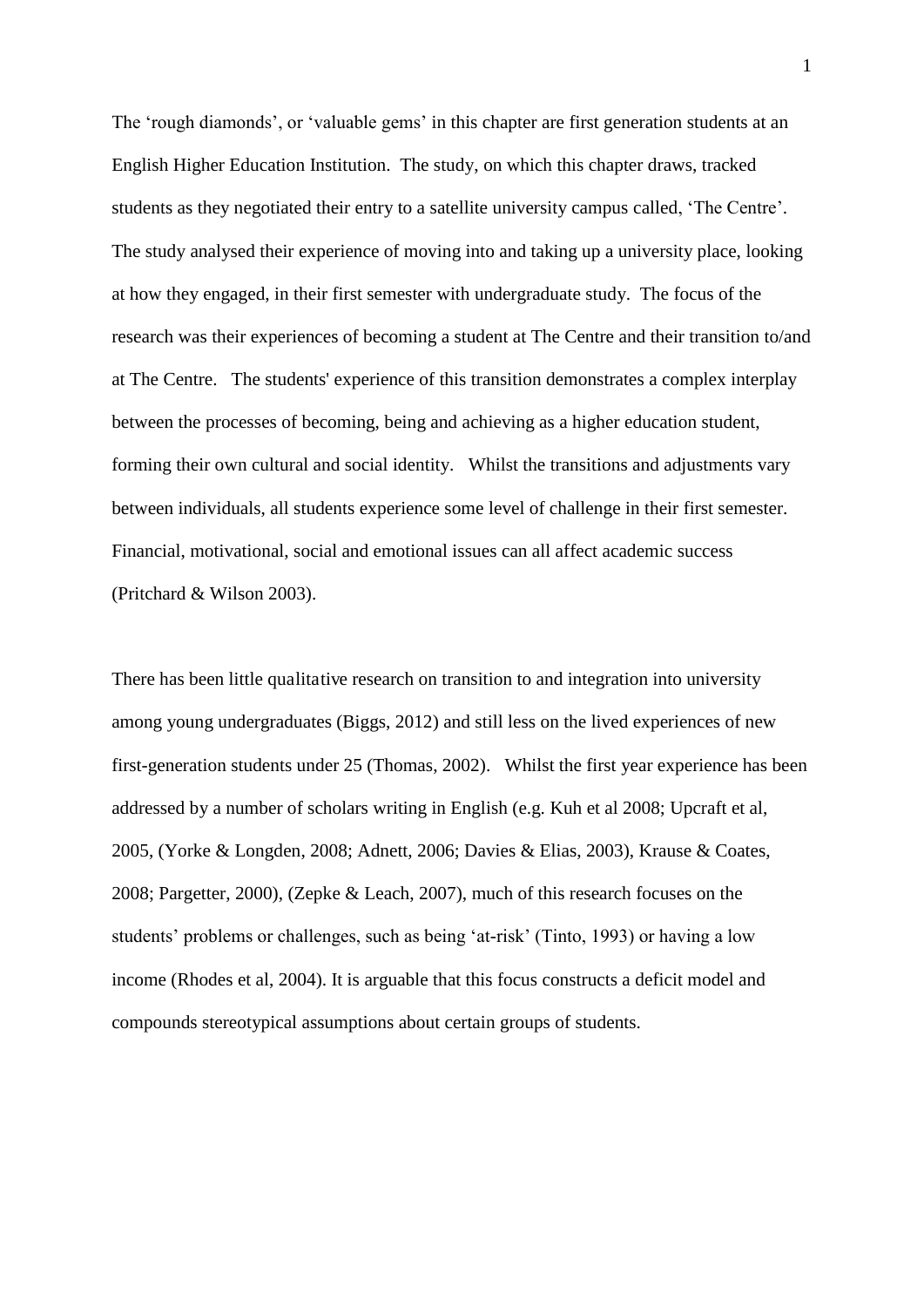## **Transition**

Transition is broadly defined as: 'Any event or non-event that results in changed relationships, routines, assumptions and roles' (Goodman et al, 2006:33). Boundaries and critical incidents are significant in transitions, and can lead to a re-evaluation of one's position (Flanagan, 1954). Van Gennep (1909/1960: 38) states that 'students can be suspended between one place (home) and another (university), which can result in an "inbetween-ness" a betwixt space which in turn creates this lack of belonging or sense of placelessness'. Transitions can be disruptive, or they can be quiet and insidious; some students will perceive them negatively while others view them as a challenging opportunity. The experience involves a complex and dynamic process of negotiation, discovery, and rediscovery, or even a 'renegotiation' of the self (Mercer, 2007: 21).

Understanding the way that transitions can influence students' perceptions of themselves can provide us with 'a benchmark of the developing process and a starting point for establishing knowledge deficits' (Foskett & Hemsley Brown, 2002: 158). In this study, participants experienced changes to their relationships with family and friends, their day-to-day activities and routines, and their assumptions about higher education. Lowe and Cook (2003: 63) found that 'about one-third of the cohort appear to expect teaching styles associated with school'. This could be viewed as self-evident. However, the advancement of cognitive ability and thinking is frequently manifested as a spiral sequence of learning followed by developmental unlearning or modification of prior learning to make way for the next stage of development.

Development into the next phase of transition (and belonging) can only occur in relation to previous learning. Higher education transitions involve a range of social practices where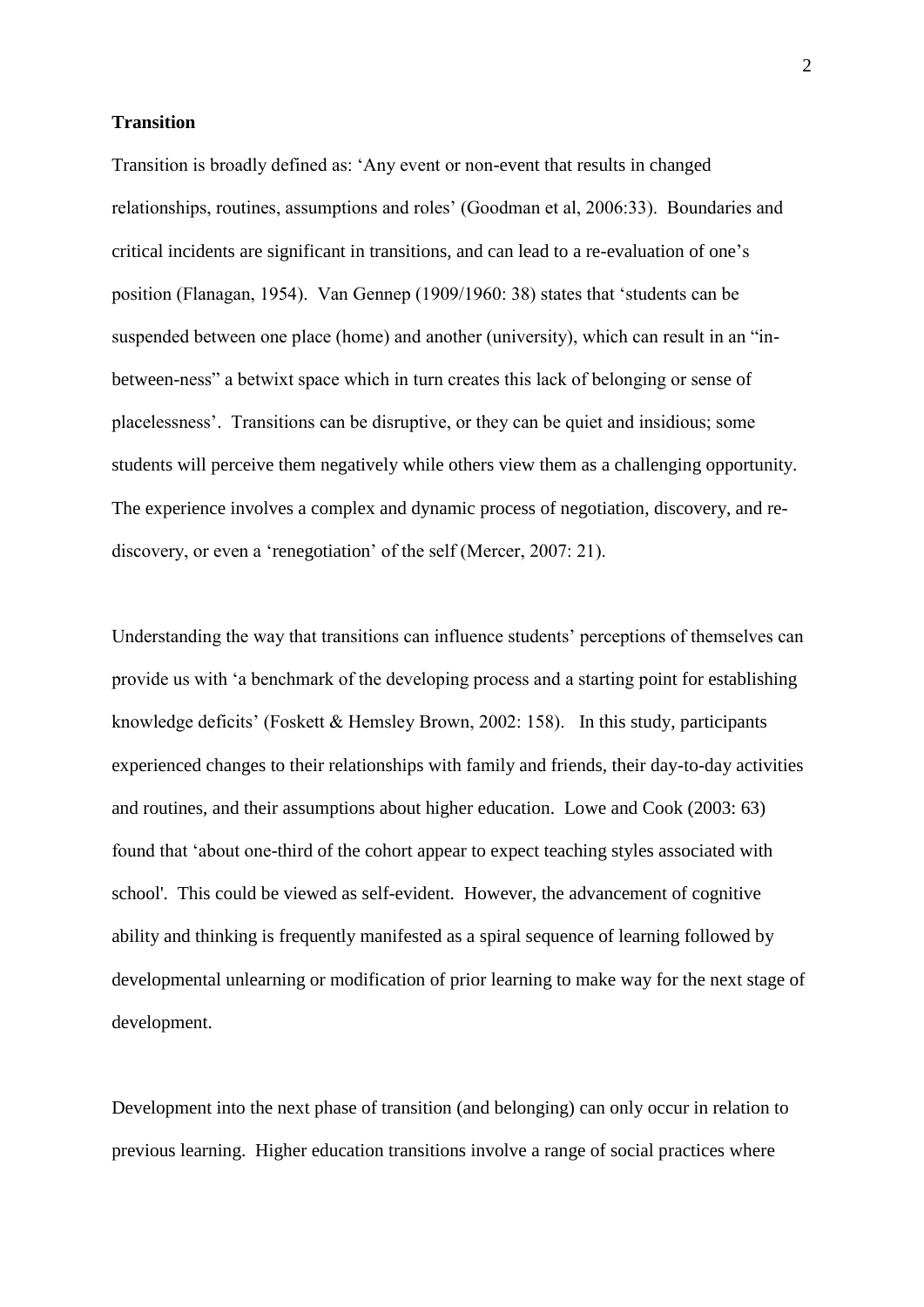students learn how to 'do' transitions from within particular settings, the way that transitions are framed and understood in particular institutional settings is important. Social and cultural contexts will produce different conceptions of what counts as a 'normal', 'expected', and 'good' transition. The aim of the study was to explore the transition of students who were first generation undergraduate university entrants and how they perceived their first semester experiences, as they negotiate study (settle into higher education) at a campus site.

## **Context of the Study**

This research draws on data collected at one English higher education institution (The Centre) over one semester in 2011. The Centre opened in 2006 as a satellite campus of an existing Higher Education institution, with a view to encouraging participation in an area identified by the HE funding council as a 'cold spot' with low numbers of degree places and low HE participation (HEFCE, 2006). Students may study a full degree BA/BSc (3 years full time) or a Foundation Degree (2 years full time) which is equivalent to two-thirds of a full degree. By 2011 there were 25 programmes and 650 students, with over 60 academic and support staff. The case study captured the experiences of a single group of 50 first generation students. In May 2010 the government proposed trebling tuition fees; thus this cohort, as well as studying in a non-traditional HE context at The Centre, were also part of the rush to begin their studies before the fees went up. The student's transition took place in a context of radical change in HE and in wider society.

## **Transition to 'The Centre'**

By entering higher education, the students attempted to become that fraction of their class with similar socioeconomic backgrounds, who began to experience the transformative potential of university study; to see and think in new ways, and attend and engage with The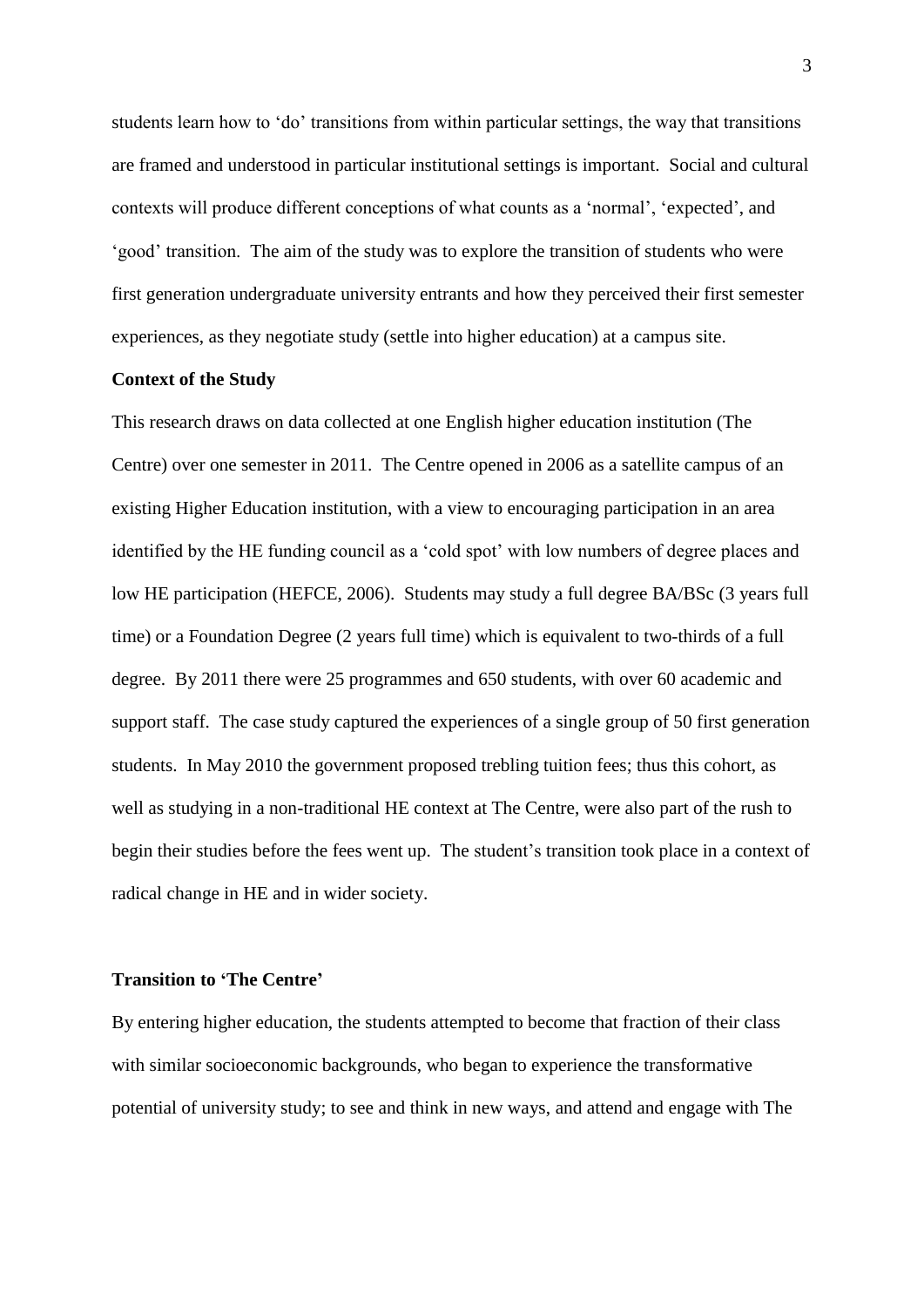Centre. Taking on what could be considered as a predominately 'middle-class' perspective or persona they strove to succeed and felt comfortable at the Centre.

During a student's process of self-development, and negotiating entry to new communities and discourses, uncertainty, both academic and emotional, can emerge, especially when individuals find themselves within a process that can be simultaneously positive and negative, a 'betwixt space'(Palmer et al. 2009). Van Gennep (1909/1960: 38) states that 'students can be suspended between one place (home) and another (university), which can result in an "in-between-ness" a betwixt space which in turn creates this lack of belonging or sense of placelessness'.

This uncertainty is significant in transition and can lead to a process of re-evaluation of one position (Flanagan, 1954) as a lack of preparedness can also make university transition a struggle (Leathwood & O'Connell, 2003; Reay, Ball & David, 2002) due to a complex set of factors that are characterised in terms of class, disability, ethnicity and gender (Reay, 2002; Reay et al., 2002), a lack of confidence in personal abilities, and due to a range of institutional difficulties (Leathwood & O'Connell, 2003, Piggott & Houghton, 2007).

This chapter views transition as the movement, the passage of change from one role to another, as in the early weeks of university the students experienced disjuncture between their expectations held prior to commencing university and the experience they encountered. These phases are characterised as experiencing conflict with their new role and anxieties with their ability to manage the academic demands and expectations imposed.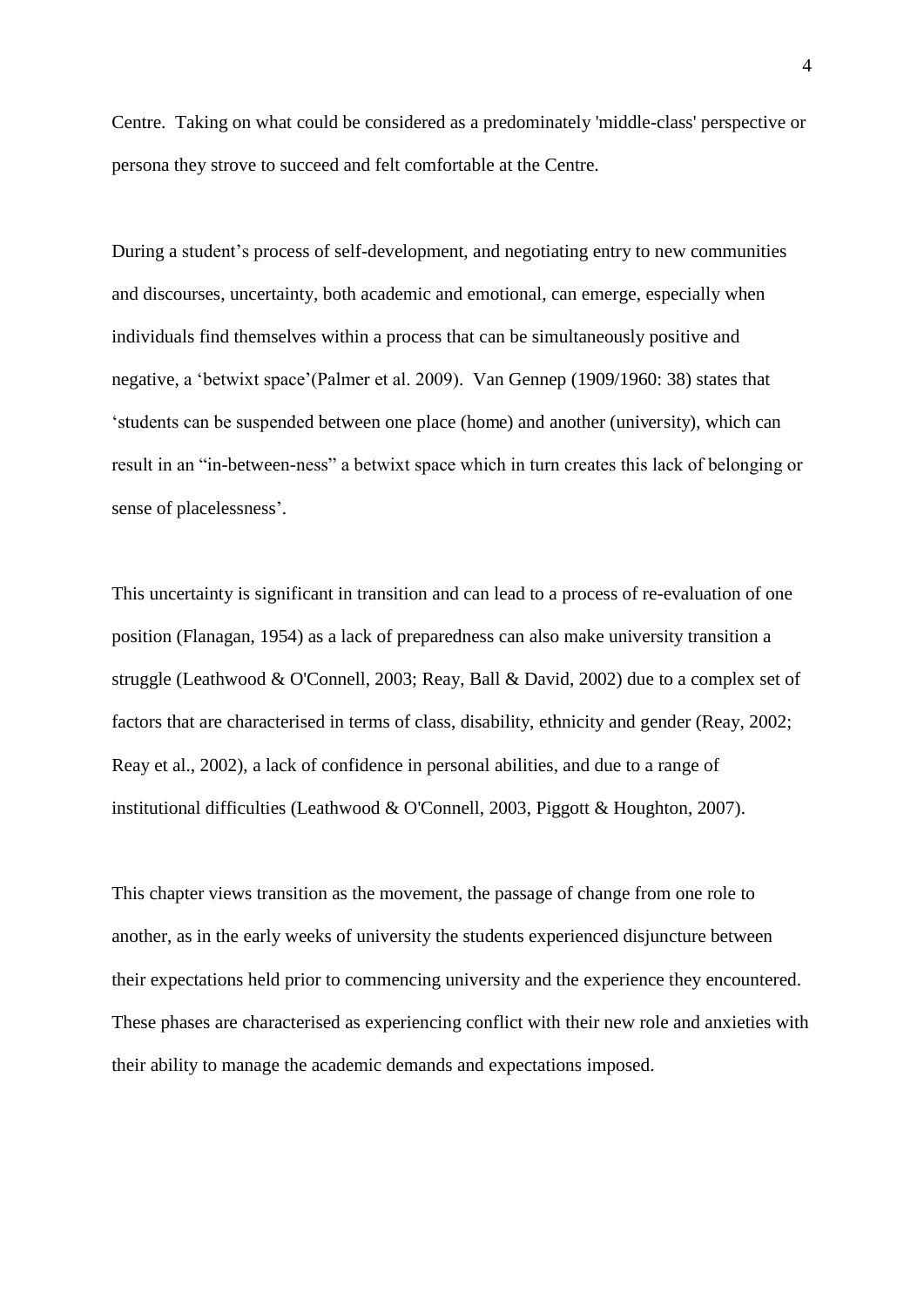## **Methodology Procedure and Participants**

To develop a clear and holistic picture of the first year students' experiences of higher education, 50 individual 1-hour open-ended interviews were undertaken within the first 8 weeks of their course. The students were aged 18–20 and from NS-SEC groups 4-7<sup>i</sup>. To ensure confidentially the names of the participants were changed but they retained their gender. A sample of the participant's responses has been used to illustrate the methodology and findings. External factors such as the environment, family, or school and how these affected their decision to study at The Centre were also explored. Table 1, below, presents the key demographic data of the participants.

| <b>Foundation Degree</b> |                    | <b>Degree BSc/BA</b> |                   |
|--------------------------|--------------------|----------------------|-------------------|
| 23                       |                    | 22                   |                   |
| <b>Male</b>              |                    | <b>Female</b>        |                   |
| 15                       |                    | 35                   |                   |
| <b>White British</b>     | <b>White Other</b> | Afro/Caribbean       | <b>Not stated</b> |
| 42                       |                    | 3                    | 4                 |

**Table 1: Key Demographic Data of the Participants** 

These were grouped as academic achievement, social achievement, personal development and setting into HE (Figure 1).

## **The Phenomenological approach and formation of variations (categories)**

After completing the interview process phenomenographic analysis of the transcripts took place to develop a set of meaning statements taken from the participant's responses. The phenomenographic method of considering all the interviews as one account was used, to develop a clear and holistic picture of the students' experiences of higher education: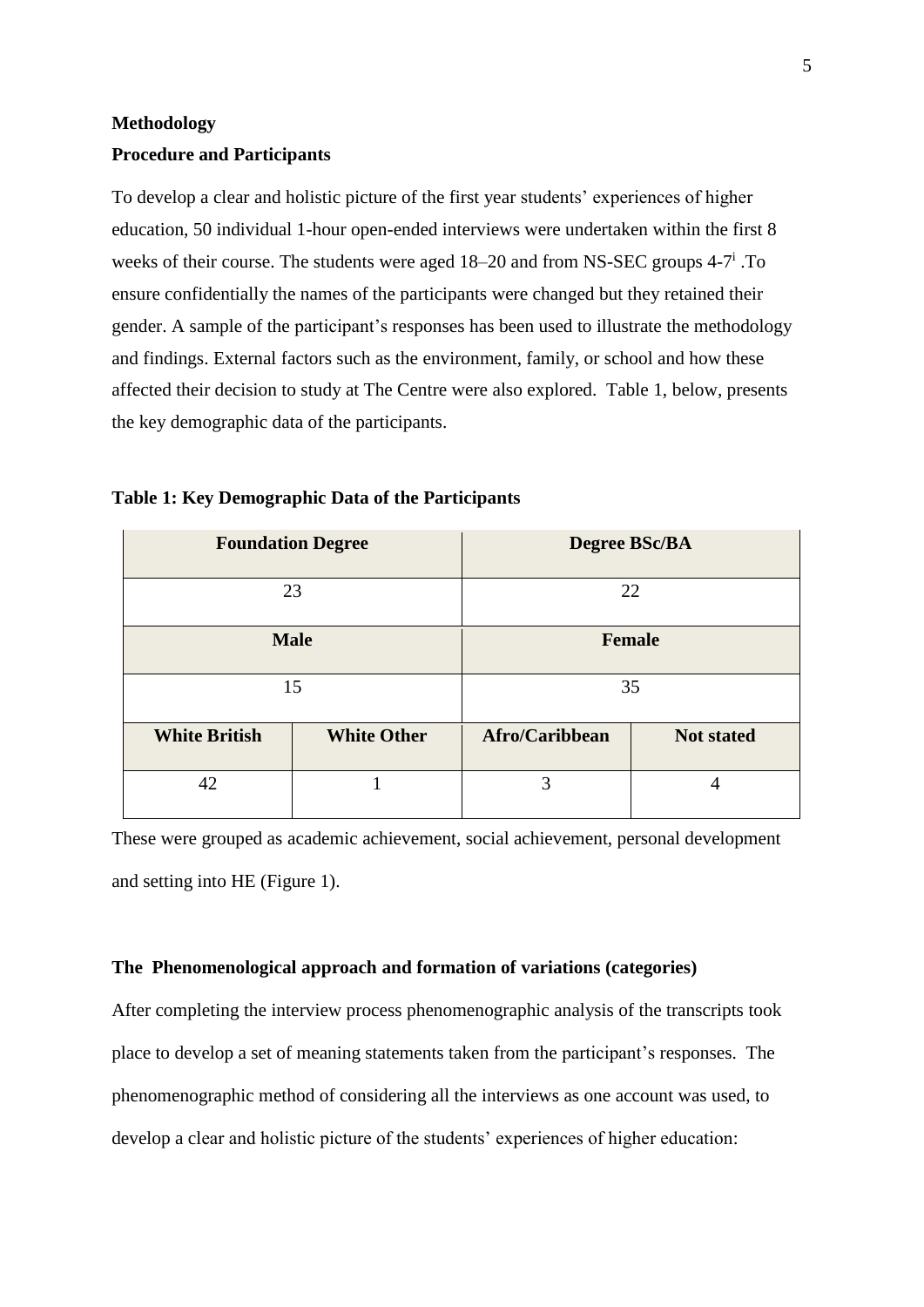Responses were taken from the individual transcripts and pooled, shifting attention from the individual to the meanings expressed by the group as a whole (Marton, 1988).

'Meaning statements' (Marton, 1988) were grouped to form the first tentative categories of description according to the features and characteristics they had in common, occurring to variations regarding transition (see Figure 1). The overarching category (outcome space) consists of four variations (categories), namely the students' perception of achievement (high or low) regarding their Achieving Aims in HE, transition to HE, involving oneself in HE.

Considering the students' accounts as a collective product allowed the identification of aspects relevant to a phenomenon ('transition' through achievement) and to construct an outcome space that illustrates the structure of the qualitative variation in how transition was experienced. Higher education transitions involve social practices, through which transitions take place. What counts as 'normal', expected, and 'good' transitions may vary, and relate to the social and cultural contexts of their production.

Students tended to describe emotional responses through description of feelings regarding their experiences. Positive emotional responses include feeling satisfied or proud, while negative emotional responses include feeling bored or frustrated. The terms 'easy' and 'difficult' were used when discussing feelings and emotions regarding events that had occurred or were occurring. Easy and difficult were related to both positive feelings and negative. 'Easy' generally indicated a feeling of satisfaction as something however small had been accomplished especially if it was felt that no other progress had been made.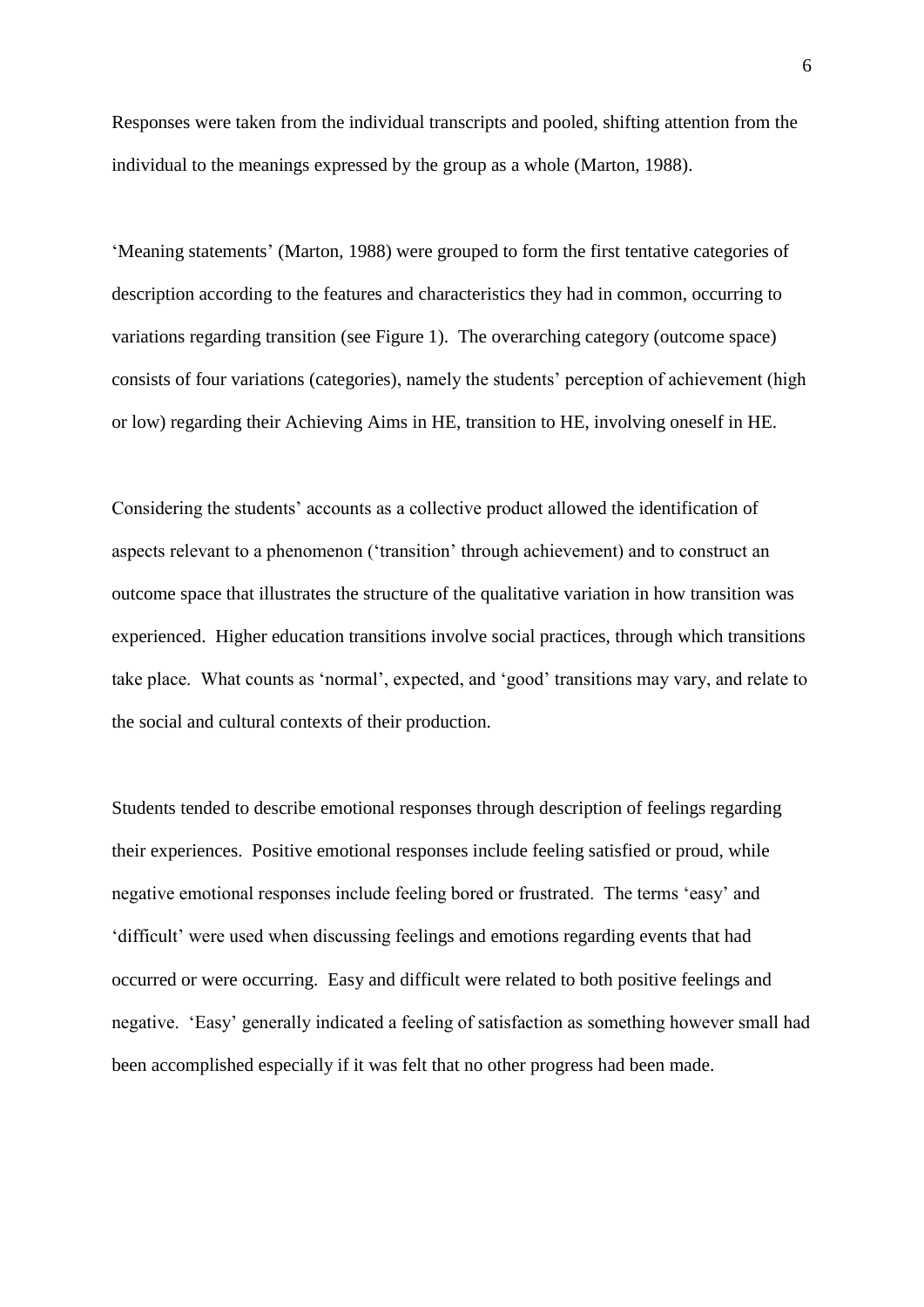When analysing the data, the respondent's emotional statements were considered, as 1 of 4 variations of achievement. Penny stated 'I did everything in school. So it was quite easy in the first few weeks. Her words were used to describe that felt she had not been challenged enough which led to negative feelings. Similarly, the word 'difficult' was frequently used by respondents to describe experiences that generated negative feelings. Simon discussed that 'you find a way to trying to solve the issue. *But there seems no way out …'* It also related to being challenged in a stimulating way, this was perceived positively in terms of making the transition. Suzie said that still *'has a lot of thin*gs to do. But I can do some on my own. So I am quite happy'. As well as describing positive and negative emotional responses, some students were neutral in their description/discussion about their feelings and emotions when discussing incidents.

Students described feelings related to experiences as different rather than classifying them as good or bad. These responses could be described as cognitive responses; and illustrated emotions expressed as positive or negative feelings, such as happy or sad. When neutral responses were made, such as 'OK', these were categorised as neutral feelings at a mid-point between stronger positive and negative emotional responses.

#### **Findings and Discussion**

This study considered how first generation students at the campus perceived their first semester experiences. The following section of the chapter examines the findings that resulted from the phenomenological approach and the students learning journey through the variations of achievement categories outlined in Figure 1. The 4 categories: Academic, Social, Personal and Settling into HE are discussed below.

Figure 1. Variations of achievement within the student's accounts (in categories)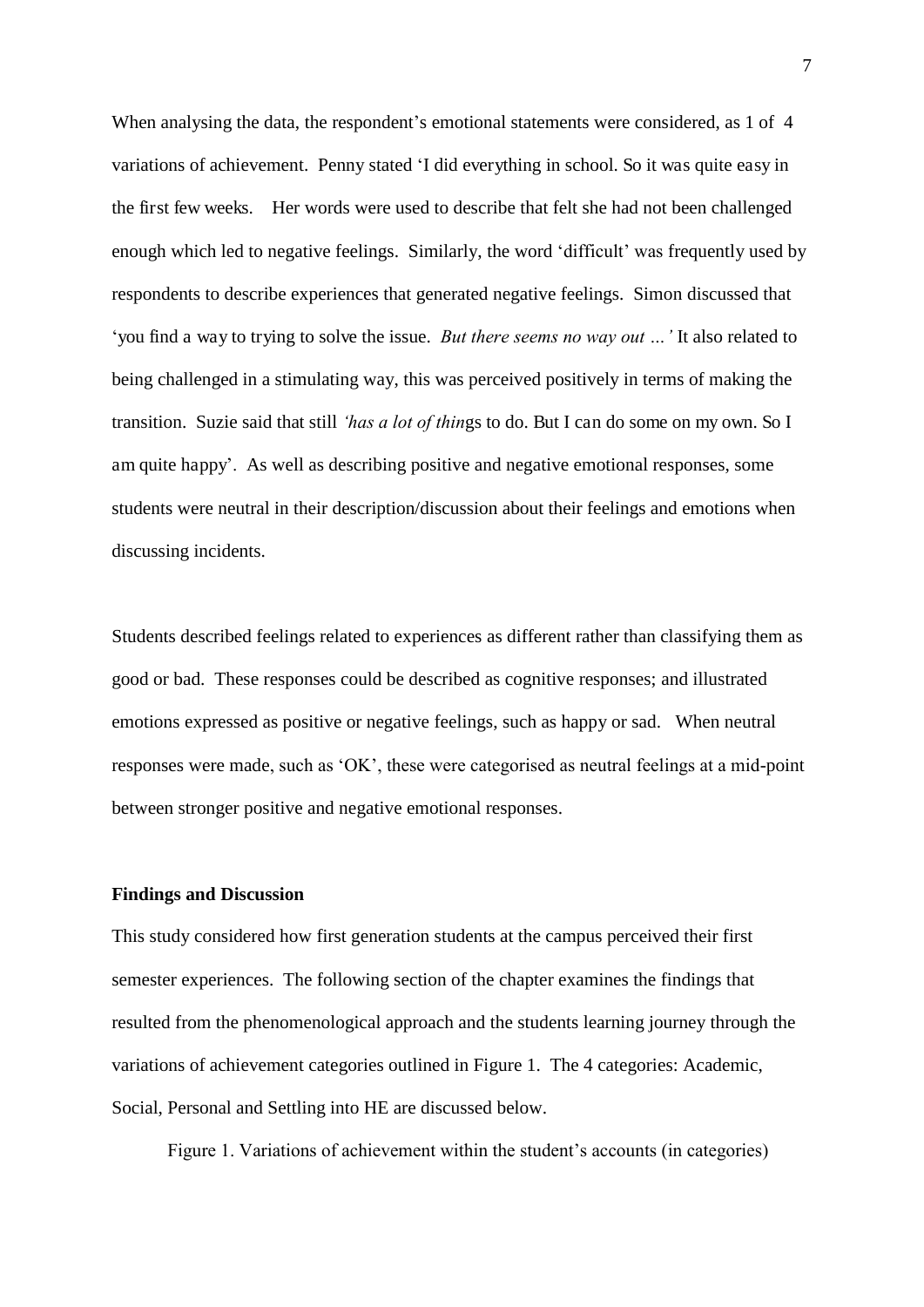Insert Figure 1 here

#### **Variation One: Academic Achievement**

The effect of prior academic background was not limited to knowledge level of a chosen subject. It also extended to the teaching and learning practices that the students were accustomed to. Some students came with a sound knowledge of the subject area of their degree, while others had not studied the subject before and this resulted in different levels of academic challenge. Compared to the latter, the former group was more likely to feel that the first few weeks study at The Centre had been easy to cope with:

*'I find it quite easy to keep up because all my lectures so far I have covered lots previously in my 'A' levels'.* (Helen)

Besides previous knowledge about the chosen subject, the difference in teaching and learning style between university and previous academic experience also led to challenges:

*'In comparison to the levels of education in school and college, it's being a big leap*  especially responsibility, organisation. It has made me more self-reliant than I probably was before when I was at *college'*. (Vince)

A student's prior academic background had an effect on how they engaged became with university life and how they dealt with difficulties. 'Achievements' could be differentiated in student's perception of themselves by level as well as type, Elizabeth and Carrie both discussed their sense of academic achievement: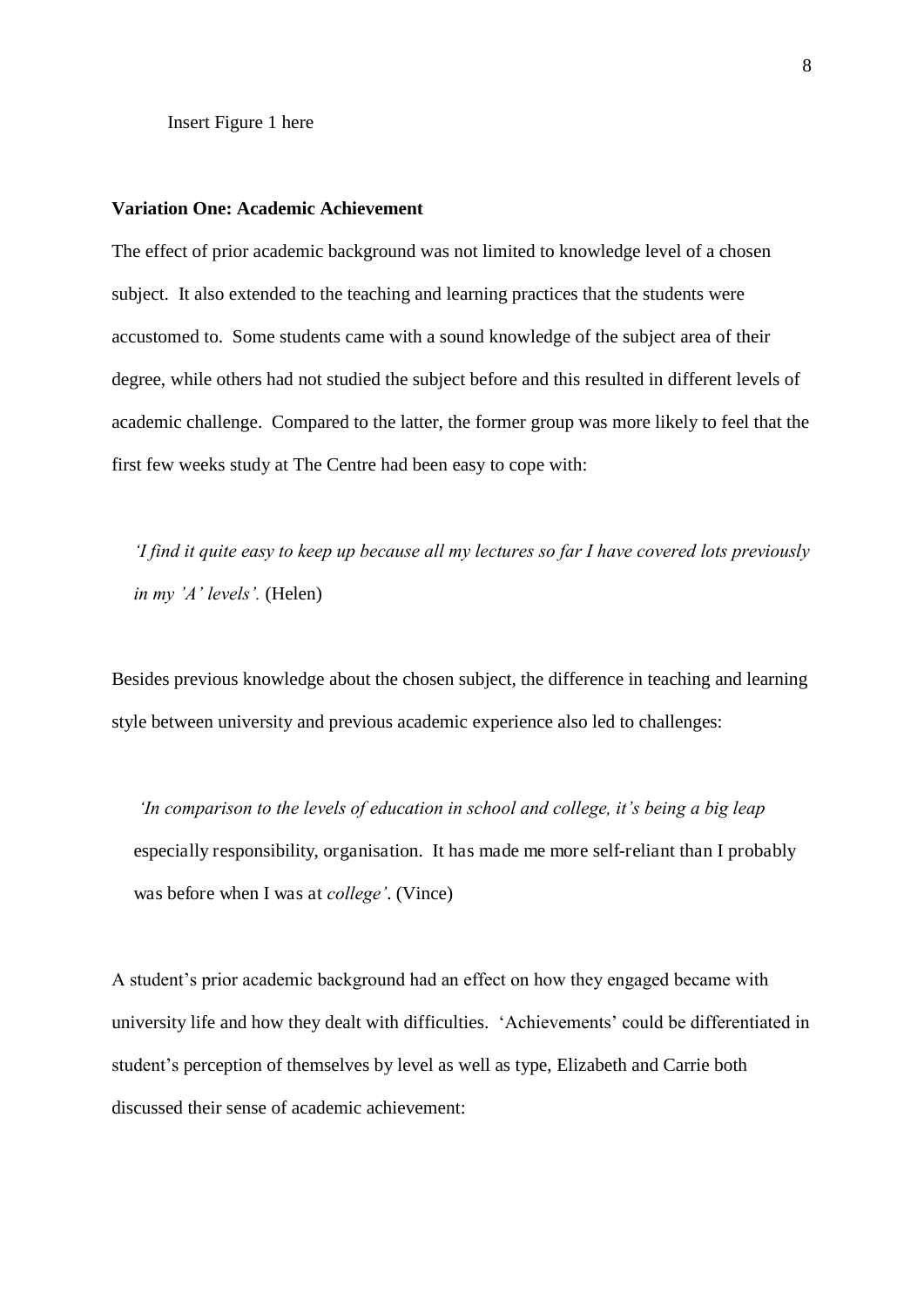*'If I do a draft of an essay or report and get good feedback from a lecturer, I'll class*  that as the high grade I could get when I submit it. But if I cannot get anyone to give *me feedback or if I just get a 'that's OK' I think that well that will get a low grade. Because, I don't know, because it's the unknown, isn't it?'* (Elizabeth)

*'I am sort of aiming for …I am saying I am on average because I am aiming for B and*  C grades this semester. So I am just saying if I hit that mark, I have done a medium, *I've a moderate success. Whereas if I go above it, I have achieved something more by*  the end of this semester, I mean it will an *accident'.* (Carrie)

A student's sense of achievement was affected by how involved they were in university life and adapting to develop their sense of being an undergraduate. Development into the next phase of transition can only occur in relation to previous learning. Students seek to define new learning (and new methods of learning) by measuring them against prior learning experiences. Previous ways of working and of understanding were an inevitable point of reference. In the collective account, academic teaching was seen as a critical element of success, it influenced transition and the student's involvement in university life. This was presented from two perspectives, the impact of effective teaching and the impact of ineffective teaching. Mia stated that:

*'Some lecturers are really, really* good. But you get some that just read out the slides, it makes you think why am I here I can get these off Moodle (VLE) and read them myself. I hate it as I have often had to sort out a lot before coming to the lecture and then, it is just a waste of ti*me and money.'*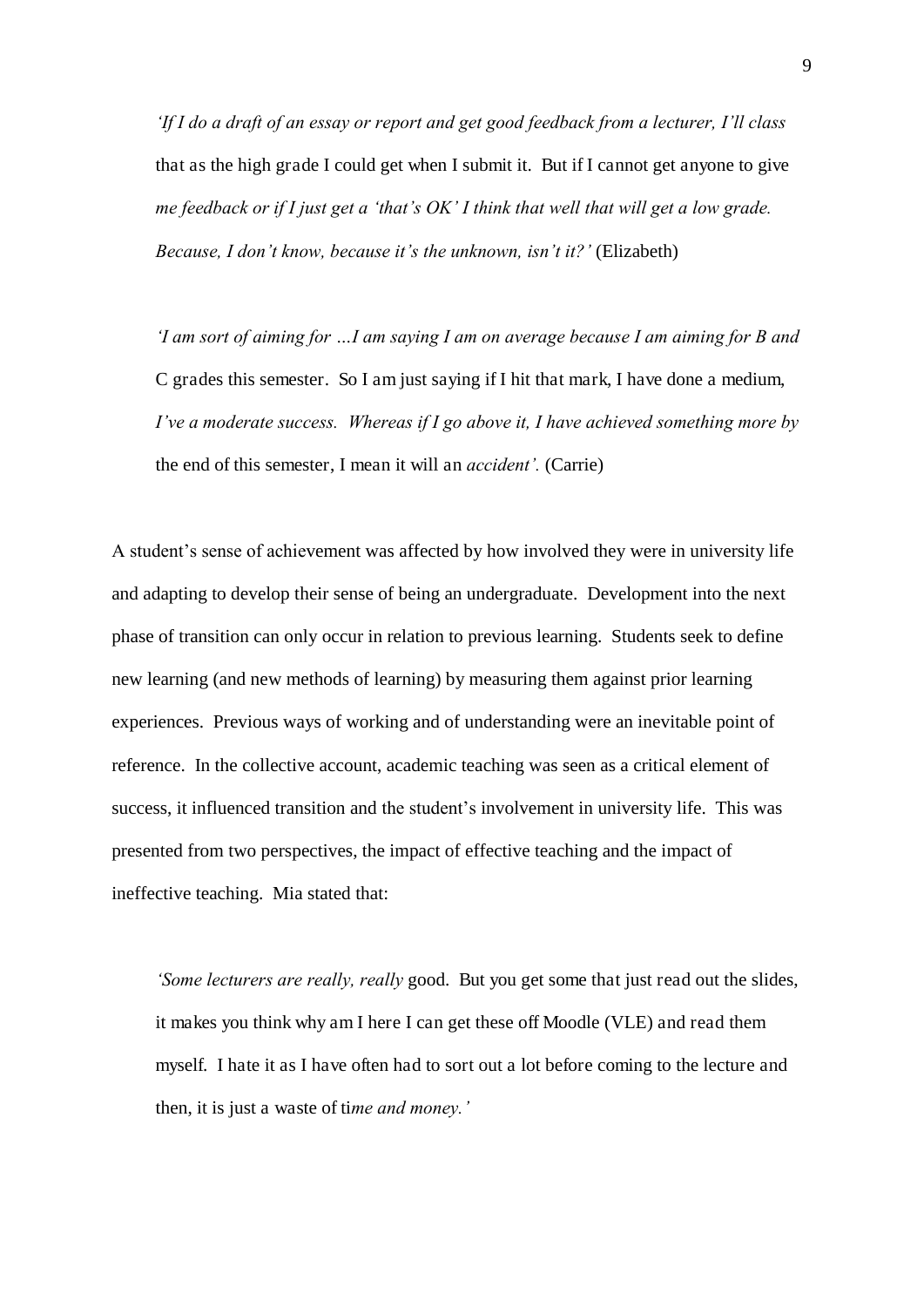Effective teaching offered academic guidance to refer to and help assimilate knowledge more efficiently. Teaching was seen as effective when it was detailed, informative and stimulating and consequently, aided engagement and eased transition. In contrast, academic teaching was ineffective when there was a lack of interaction or a dictated lecture. It provided no further information to what had been achieved through self-study, this decreased the instrumental value of lectures. It generated negative feelings, which affected involvement as it did not encourage engagement, as is illustrated by Carla:

'Yes, they were obviously not very sure of themselves, which means the information is not getting passed along properly. I mean he gives us all the information, but he is not expanding on it much. He is just literally reading it off the screen. It is difficult when you have not got enough information. The more informati*on you have, the easier it is'.*

## **Variation Two: Social Achievement**

All the variations of involvement at The Centre were based on the students' sense of achievement and how they were adapting to university. These were emotional responses, which occurred as a consequence of, and/or as a potential start of, students' interpersonal and intrapersonal interactions on their way to fulfilling their personal goals at university. Social achievement was important to their sense of belonging and feeling supported in their transition. Many students reported having a wide variety of social networks, including new and old friends, siblings and parents. During difficult times, they received emotional support from friends and family at home. Interpersonal relationships were identified as an influential factor assisting the transition process, which affects all the three levels of involvement; attending, being engaged and dealing with self-identified difficulties.

Students who found something or someone worthwhile to connect with at The Centre were more likely to engage in their educational objectives. Making friends and developing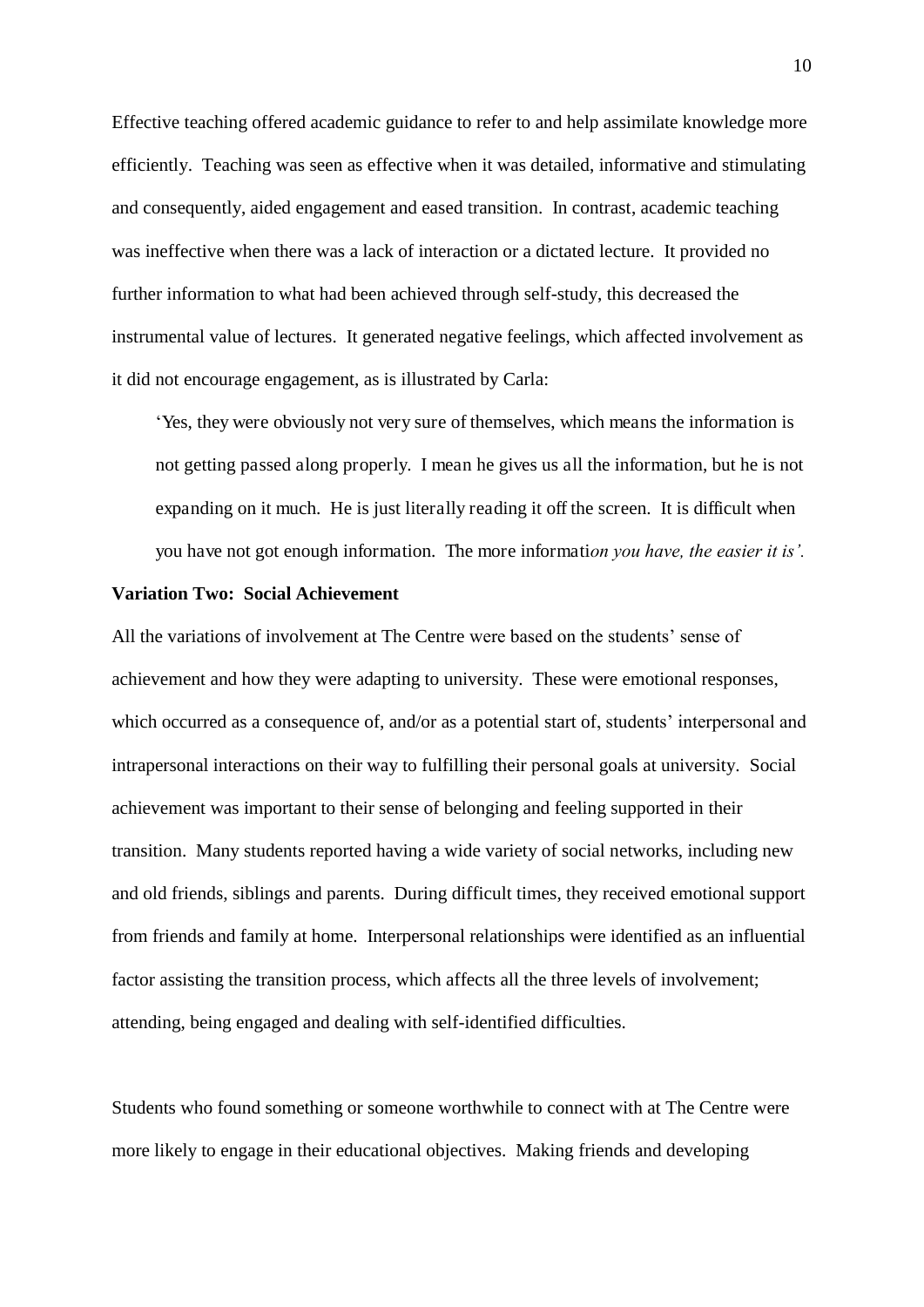relationships with people was an important part of the student experience. Some had arrived at The Centre not knowing anyone, while others accompanied friends from school or college. Many stressed the importance of making friends as part of succeeding and staying on their course, as illustrated by Carole who felt that 'The more I failed to achieve small things such as making friends, the worse I felt about actually staying on at university.' For Bev, it was an opportunity to meet people whom she could relate to:

*'I am a lot more social in university then I ever was at home because I am finding more*  people I have more interest, in common w*ith. And you don't have to be around people that you don't want to be around and that's basically it ; I can tell I'll be friends with forever with some of my group, I think I fit in here better than I ever did at school'.* 

The influence of interpersonal relationship can take positive and negative forms. This is illustrated by Nadia:

*'Well, I sat I talked to them,* (a student advisor) *you know umm. And they don't get*  angry if I said something wrong or do anything that. They were just smiling. As long as they understand what I try to say, that was the important thing. Then I feel more *comfortable and then I started to talk much more'.*

The influence of interpersonal relationships and the importance of socialising with fellow students at The Centre were both key to feeling a '*real student'*, as highlighted by Anita:

*'I think that it is important to find something social, get a social life to cope with the study'.*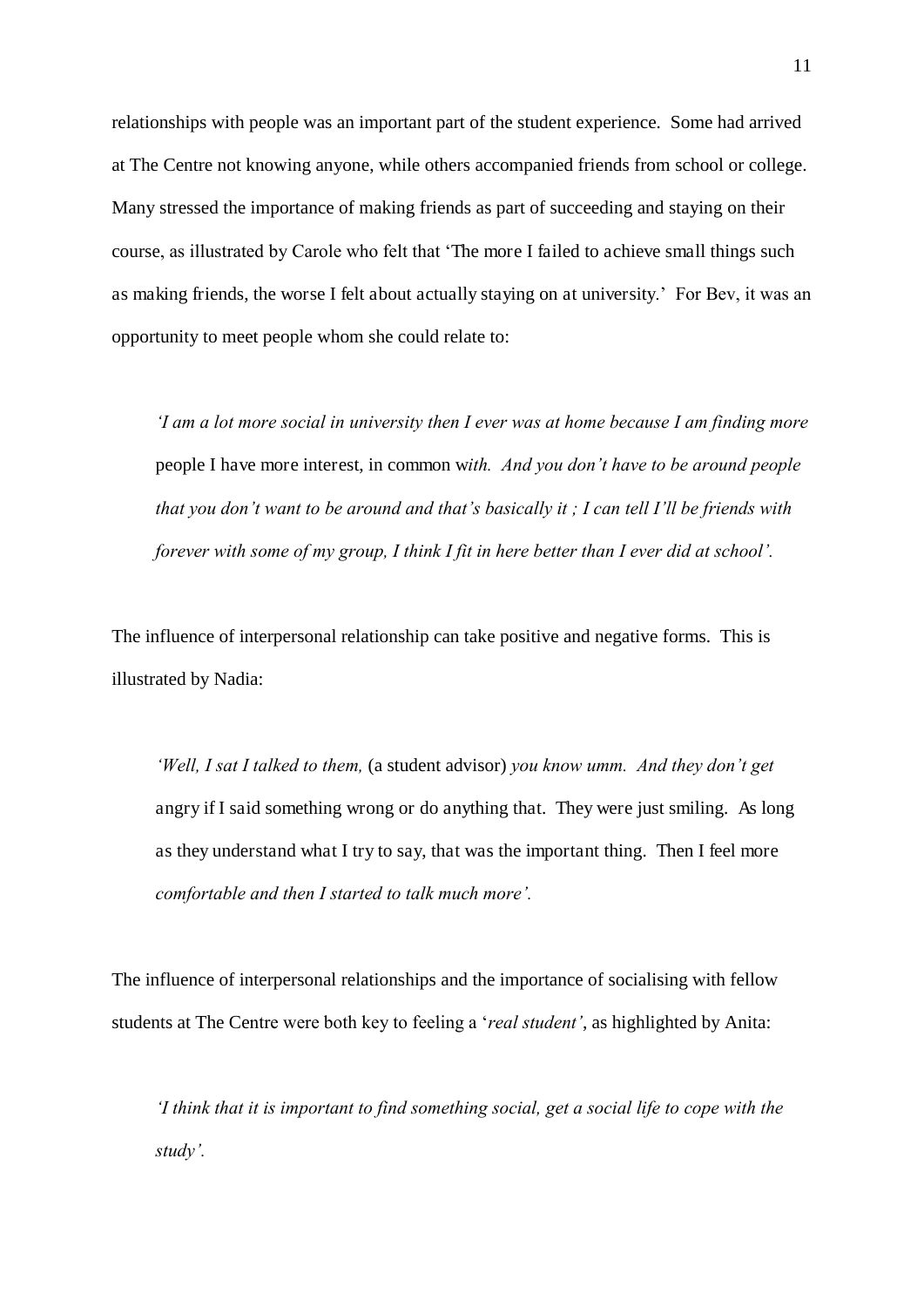Although the students did not explicitly define positive or negative relationships, they clearly identified the benefits of being in relationships which were friendly and supportive. Feeling confident and making friends helped promote a successful transition, friendly and supportive relationships made them feel comfortable in their new role and environment. Entry to higher education meant that the respondents deviated from their expected trajectory and were now hopeful of upward social mobility. Verity, felt that although it had not been an easy transition, studying at The Centre had changed her life:

*'I just think it is the best thing I could have done …I have had …. Coming to*  university was the best decision. I think I would have been a lot more of a mess, in all sorts of trouble if I was here*.'*

## **Variation Three: Personal Development**

This considered how the students experienced and used a variety of support mechanisms. These support mechanisms were broadly from two levels: the structural and the interpersonal. Structural level support was generated from the institutional structure and is embodied by course structure, institutional facilities, resources, academic support services, and activities, e.g. induction, freshers'ii week.

Will described his anxiety around accessing support staff:

*'I haven't actually used* (study skills support). I am too scared to actually use them. I have issues with people thinking that I am not up to it. It is a bit silly, and of course, *they're going to be nothing but fine. I know this, but I do worry about that, very much'.*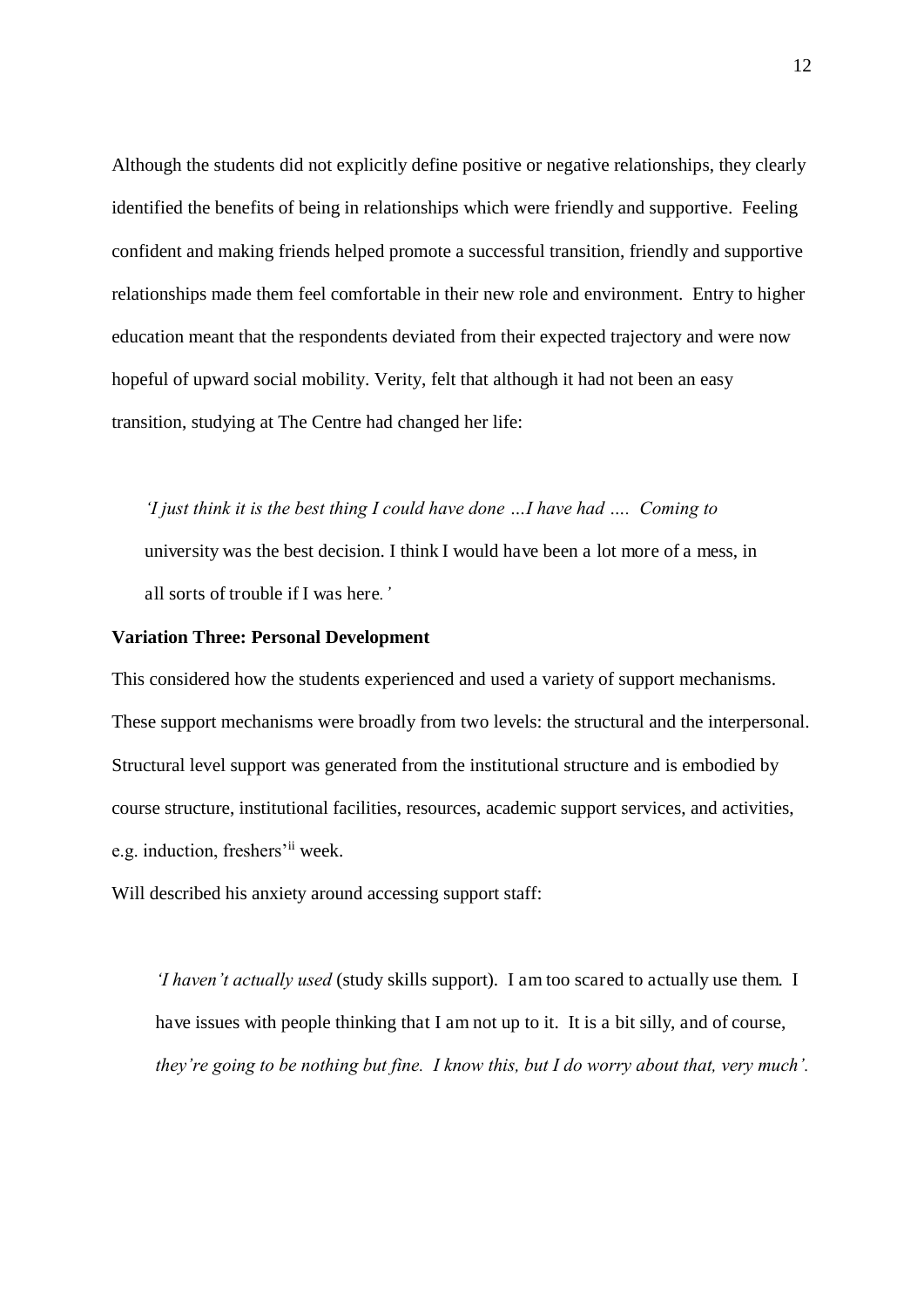An initial concern about how the degree was structured, influence on students' time distribution in their daily life. The intensive course structure of the Foundation degree prohibited students from socialising with students on other degrees. This had a negative impact on their social lives as they only had friends on their degree programme. It also reinforced the sense of doing a degree as 'like going to work' with the reward being the qualification at the end. This was a view that Tom and others held:

*'We are not reall*y into going out much because it is a really hard degree and you have to get your head down and do a lot of work. It is being at work; it is harder than being *at work. You have to work every day.'*

When dealing with the self-identified difficulties, the availability of information resources enabled them to employ efficient strategies and cope with difficulties. The Centre has a number of staff employed to support students:

*'Student support is very, very helpful. I can say student support services ar*e very, very important. Without them and their help, I do not think you can manage. It is good, sometimes you can just turn up and see someone, sometimes you have to book a time. I *wouldn't have survived until the October half term here without them'.* (Andrew)

Some student's personal development benefited from the academic support services and activities provided by The Centre. The induction activities were a valuable opportunity to know more about their course programme, fellow students and The Centre.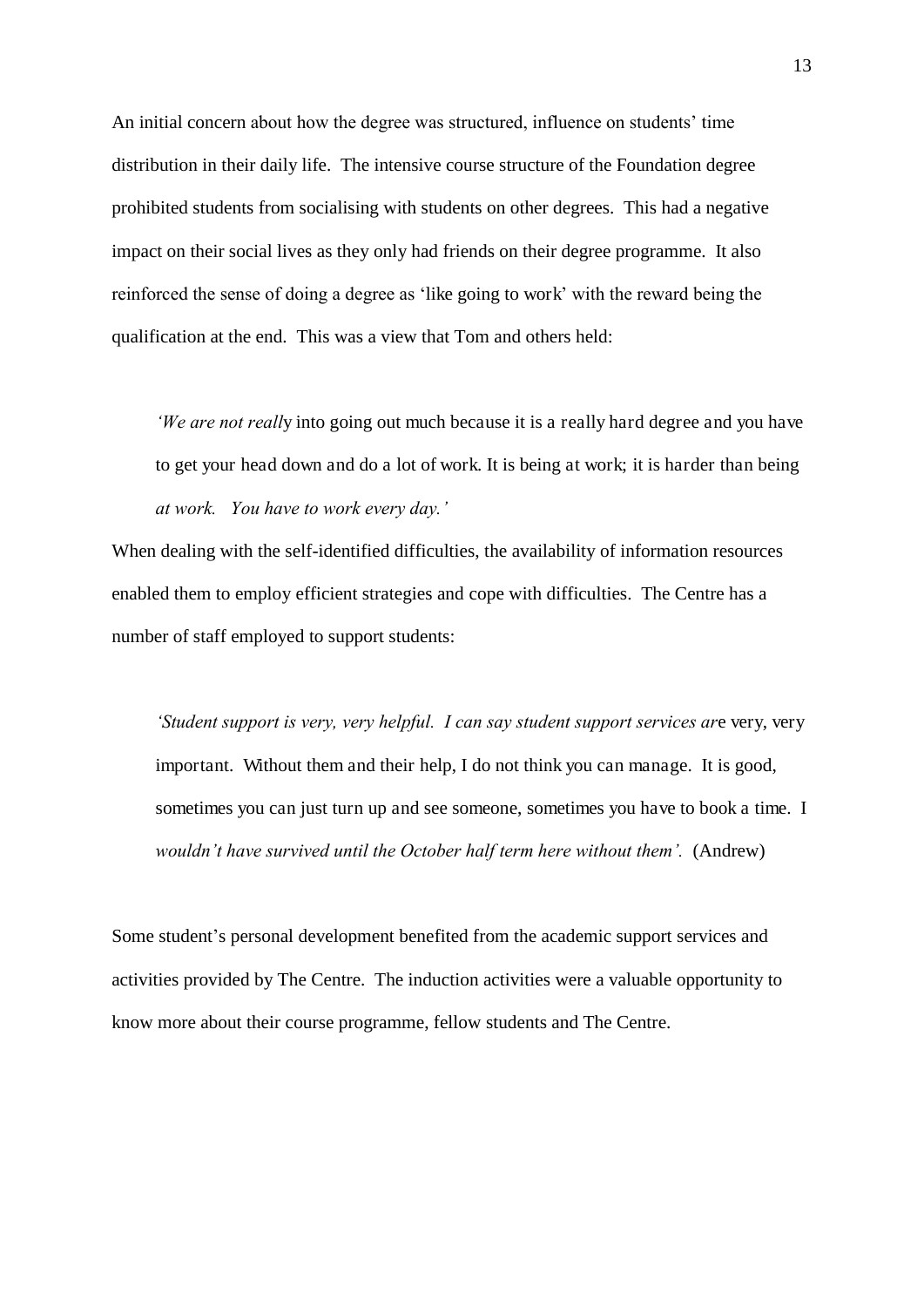*'Yeah, induction week….. well*, I made some great friends on other courses; I see them here and in town. They have been a real help in making me feel that I belong here, they *are just like me'*. (Viv)

Asking for help, information, and/or support was one of the most commonly used coping strategies and functions most effectively when dealing with self-identified difficulties.

'In the first week, there was always some help around, always some student ambassadors, staff or some tutors. So there was always someone to ask. If I have any questions, I could ask at once instead of thinking about who should I ask. It was really *good as I felt that I could get used to this'*. (Mike)

Being aware of the range of interpersonal support available made students feel safe and positive about their university experiences as it enriched their repertoire of coping strategies.

*'But now seems you can go and search for help because they are always available to help you. Now I am coping and I am ok'*. (Maxine).

Inadequate or ineffective interpersonal support resulted in coping strategies failing. Ineffective interpersonal support (from academic and support staff) made some students feel reluctant to seek external assistance or consider such support as a strategy, decreasing their repertoire of coping strategies. Knowing they had the support and encouragement was reassuring, students described having a network of support outside university consisting of parents, teachers, friends and siblings. This provided a solid base on which to move to university and develop further supportive relationships.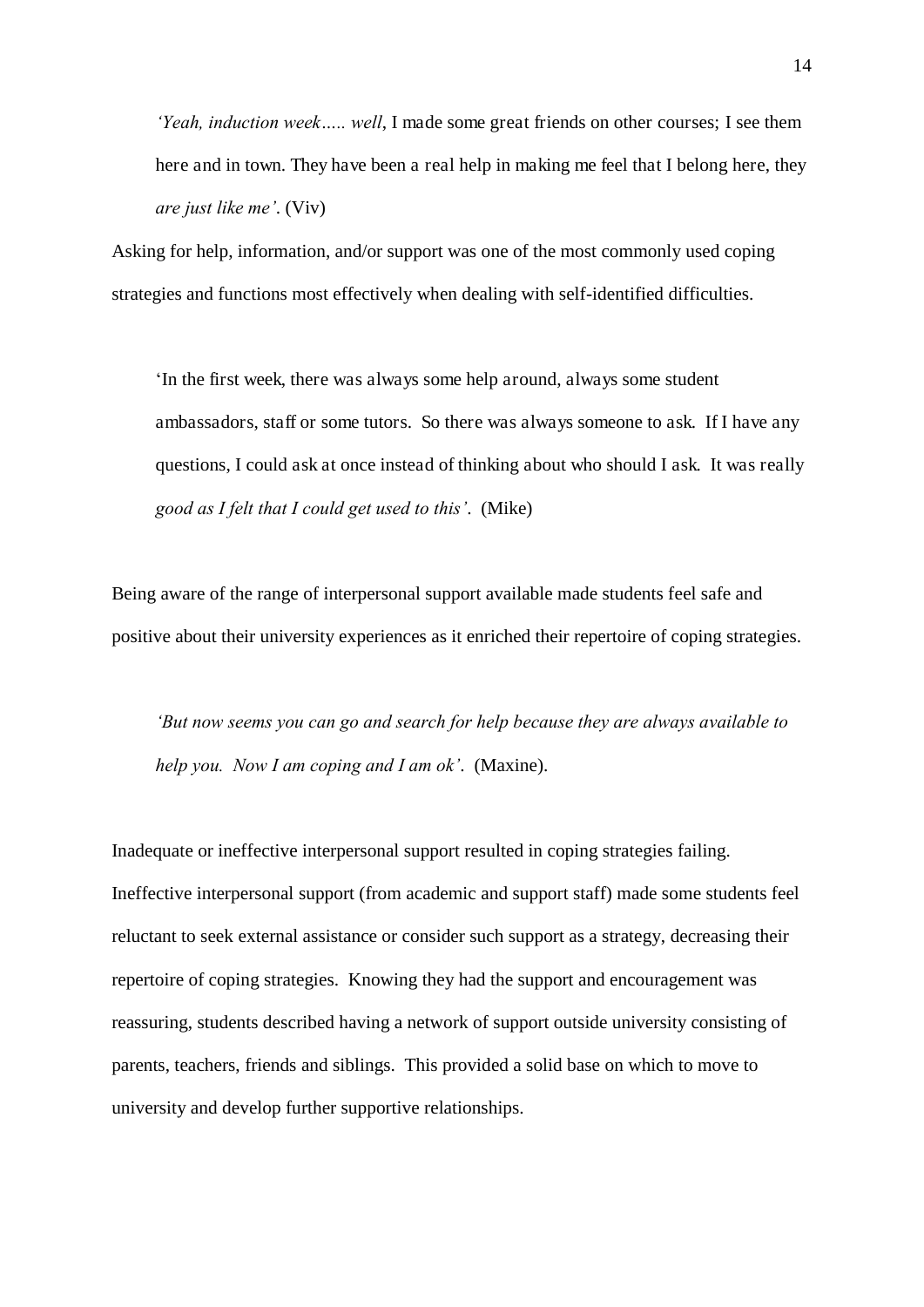Building new supportive relationships is significant; as Walsh, Larsen & Parry (2009: 419) found, when faced with personal issues, university students 'principally relied on the peers on their course and to a lesser degree on family and friends'. Dealing with 'self-identified difficulties' refers to the process by which students dealt with obstacles that may have prevented them from fulfilling their complete transition and participation. This occurred when the transition was not a smooth journey and they realised that the events/problems (housing, family, friends, etc.) during the first semester had affected them. The ability to manage self-identified difficulties normally generated the highest level of emotional response (feeling frustrated or feeling proud). Students identified a variety of specific problems or difficulties due to the challenging nature of higher education and a diversity of personal circumstances. Some expected to be taught differently from the methods they actually experienced. Coping strategies depended on their interpretation of the problematic situation, the complexity of the problems at hand, the availability of coping resources. Strategies fell into two broad categories which both aided the student's personal development, being selfreliant and seeking external assistance.

Being self-reliant included strategies such as adjusting oneself to new or changing situations and self-reflection. The majority of the time the students were not able to solve problems themselves and on these occasions seeking external assistance, e.g. asking and collaborating with fellow students, became a necessity. Zena discussed how she had become more selfreliant: *'But now I have learned that I need to change myself and adjust myself. And b*e more *open and try not to be shy'*. After using strategies to deal with a self-identified problem, students evaluated not only whether the problem had been solved to their satisfaction, but also the effectiveness of the approach they adopted.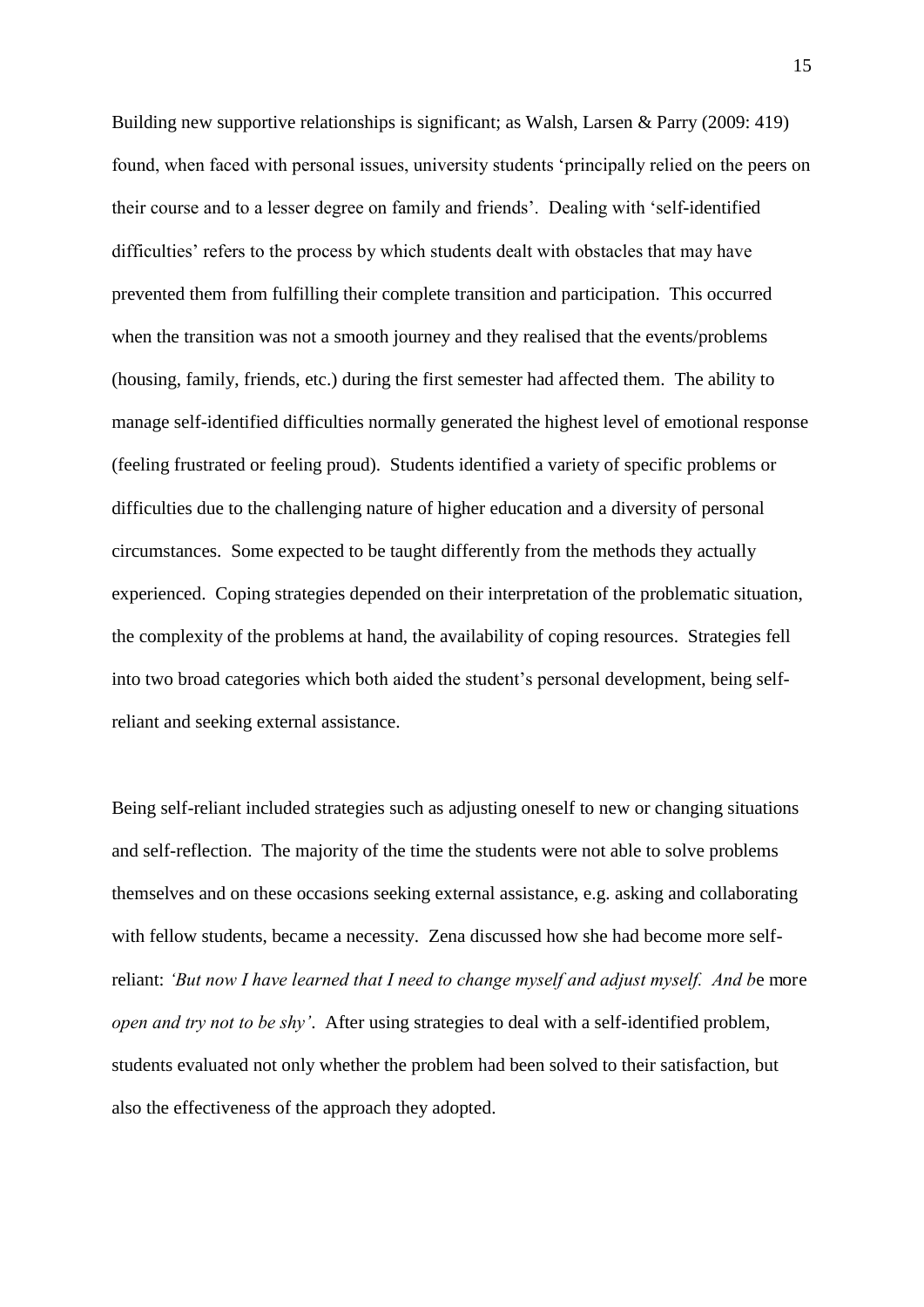When problems were solved successfully, students were more likely to feel pleased, satisfied and proud. However, if problems were not solved successfully, students were either left with a sense of underachievement or returned to the problem-solving activity. Carla felt that, 'I *was a bit lost with… I couldn't find my personal tutor and I couldn't find out my timetable and I didn't know like So I was a bit scared for the first few weeks. Because I didn't know what to do and where to go and…'* The difficulties identified were individualised and a variety of coping strategies were adopted. Successfully coping with difficult situations was also subject to a series of influential factors; academic assistance, resources available, external pressures, habits and traits.

Being confident encouraged good communication with fellow students, which further enriched the student's repertoire of coping strategies. However, those who were naturally shy and quiet had difficulty with the social aspects of university life. Lucy said that:.

*'I need to try and make friends. I don't know, getting involved a lot more. Because I am a shy person. It's really hard for me to talk to people; I want people to come to me. I am not comfortable talking to people first'.*

Many of the students felt that most of their initial reactions to an event or situation were based on their personal habits/traits. When a lecturer asked Donna why she did not carry out self-reflection by writing down possible solutions when experiencing a difficult situation in a seminar, Donna replied that: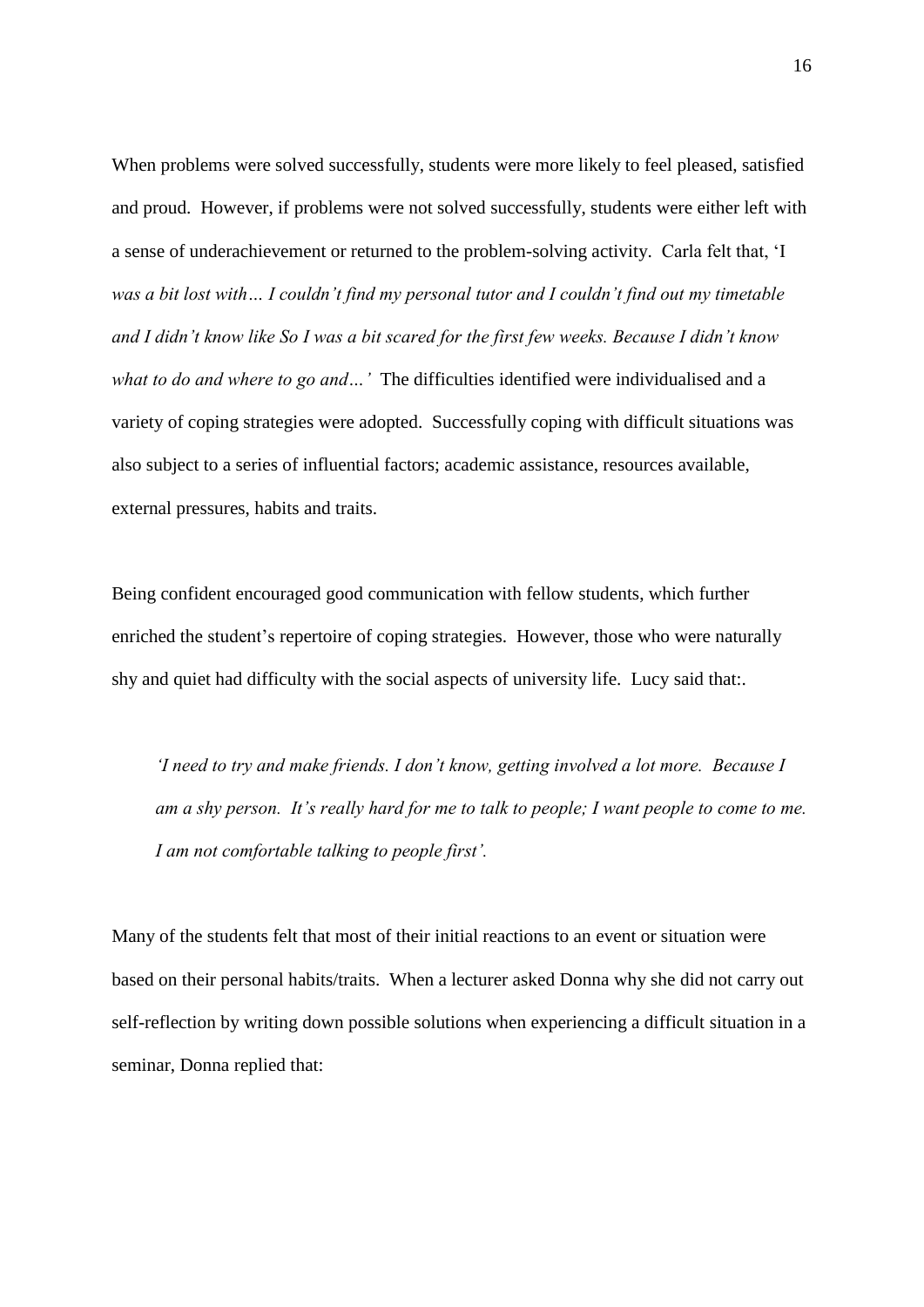*'I don't know. Because it does not come into my head to do that, to write down what I*  am finding hard. If you think about it in your head instead of writing it down. Maybe writing it down is maybe one of the *ways forward'.* 

#### **Variation Four: Settling into Higher Education**

So far this chapter has discussed one aspect of the study's aim regarding the transition of students who were first generation undergraduate university entrants and how they perceived their first semester experiences, This variation will discuss how they negotiated study (settle into higher education) at a campus site Students discussed their experiences, both positive and negative, in attempting to understand their roles and place at university. The point of transition was a time when they were most vulnerable, coping with personal, social and academic changes in their lives. As students engaged more frequently with The Centre (attending and being engaged) they gained greater knowledge and skills that helped their sense of belonging and creation of a student identity. Figure 2 below presents a model, which illustrates the students' experiences of adapting to studying in HE at The Centre. This process of being and becoming a university student, was related to a self-motivated, selfregulated and self-evaluated reflexive process, a process which was both facilitated and inhibited by institutional and external factors.

## **Figure 2. Being involved in university life**

## Insert figure Two here

Attending and being engaged required students to become more involved with university life, in a similar manner to an employee being involved with their colleagues and organisation. Students needed to physically and/or psychologically take part in HE-related activities (social interactions) which prepared and enabled them to fulfil their higher education aims/goals. The students who used coping strategies (discussed below) became more involved and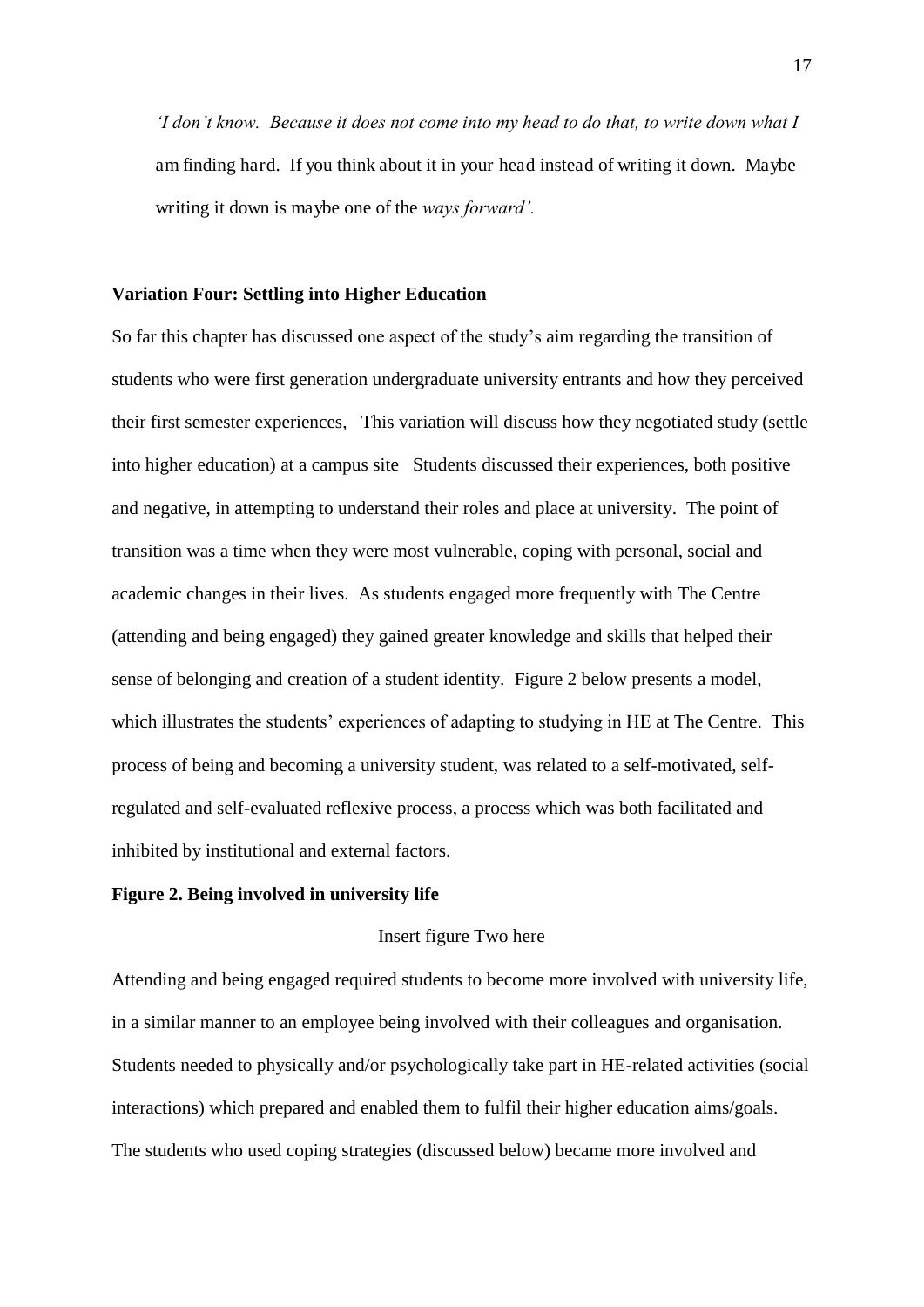developed a sense of belonging in HE socially and academically. This was achieved through being active agents, by being engaged and identifying difficulties and finding solutions to emerging (self-identified) difficulties or concerns.

Neutral feelings normally arose when discussing situations viewed as a natural part of their experience, such as feeling confused when noticing differences in teaching between school/college and The Centre; it was assumed that university would be different. Some of the neutral responses corresponded with affective investment, which refers to the intensity of an individual's emotional input and can range from low (associated with a neutral response to situations) such as *'I don't know what it should be like'*, to high (associated with stronger positive or negative emotional responses).

Accordingly, the emotional response can be viewed as moving along two affective continuums, from neutral to positive and from neutral to negative. A lower level affective investment (involvement in HE) was just attending The Centre; solving self-identified difficulties had a higher level of affective investment (involvement) and generated stronger positive (David) or negative feelings (Liz).

*'At the start, it was really, really, awkward. It was really weird to come to university. Because it's a different environment. It's not … I don't know…It's just really different. You are on your own. You have to make friends because you don't know anybody'.* (Kara)

*'I was really afraid about the lectures, and I think I am ok now with these. I still have a*  lot of things to do. But I can do on my own. And I had my first assessment two weeks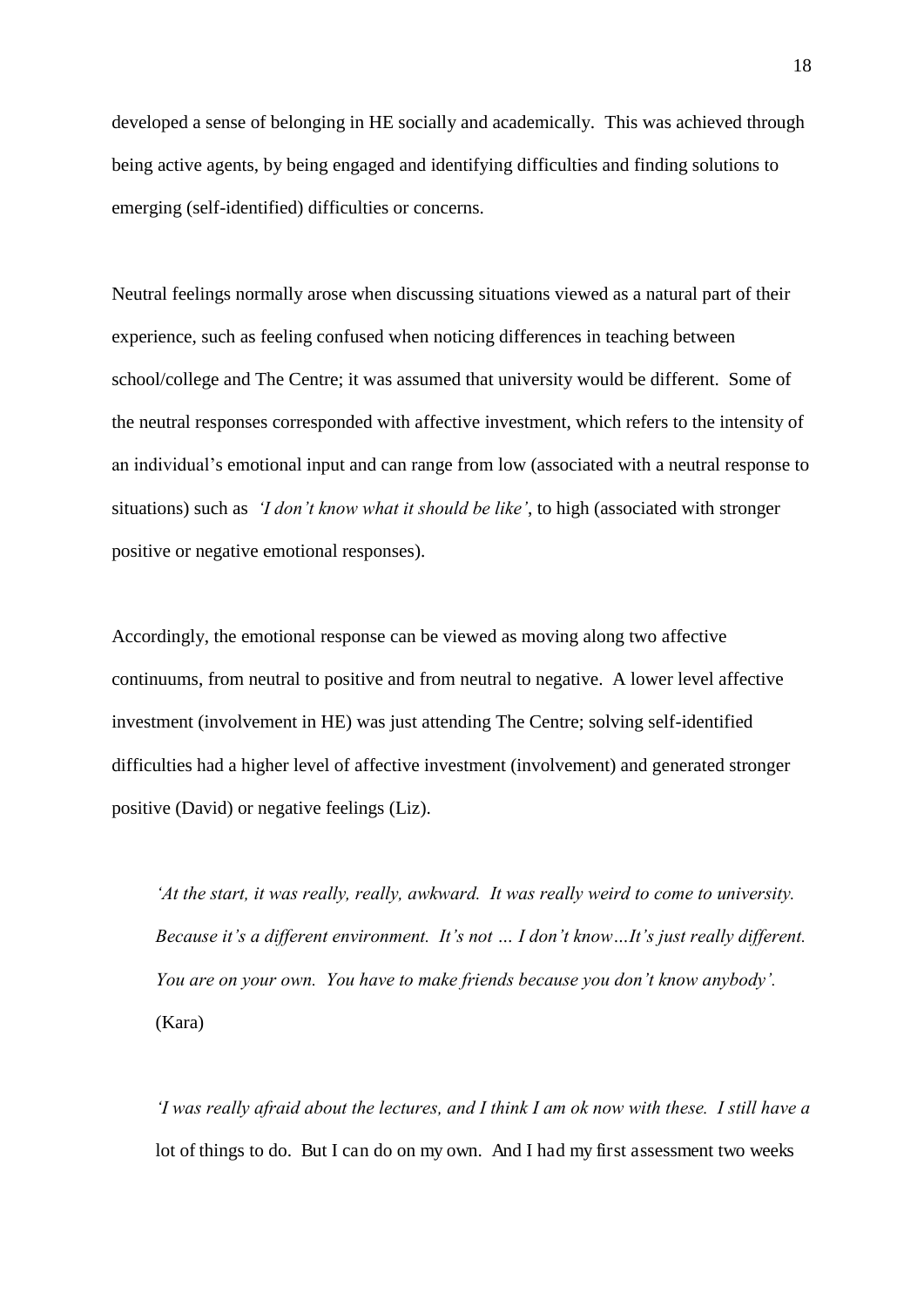ago (just before half term), it was such a high I was so happy and my mom was so proud of me because I got good feedback. I was not just happy, I felt hey now I am a *proper student'*. (David)

*'I found the firs*t few weeks very stressful. Because all they have given us to work from is a booklet (workbook). Nothing is really explained we just have to get on with it. We *work through the booklet, sometimes I'm with someone else but often I have to try and*  work it out on my own. The only way you can really know how to learn the information in the booklet is to keep going through the booklet. You have to keep going through the booklet. Because there is not much help that they actually give, when I have asked I am j*ust told it is in the booklet'*. (Liz).

The students moved through a process of acclimatisation, building on particular capacities e.g. time management, to enable them to learn and succeed. These capacities helped to build robust undergraduate identities (a sense of belonging), which allowed them to exercise agency in their learning. However, as they did so, they carried with them varying degrees of risk and had to negotiate the disjuncture between expectation and reality in their experiences.

#### **Conclusion**

This study explored the active meaning-making processes that lead first generation students to gain a sense of belonging and becoming as a university student. This presents a novel alternative to the prevalent deficit model in the relevant research, which tends to treat all students as passive bearers of diverse levels of readiness for undergraduate study. This chapter offers an alternative to assumptions about why first generation students fail to progress in their studies or leave after their first semester.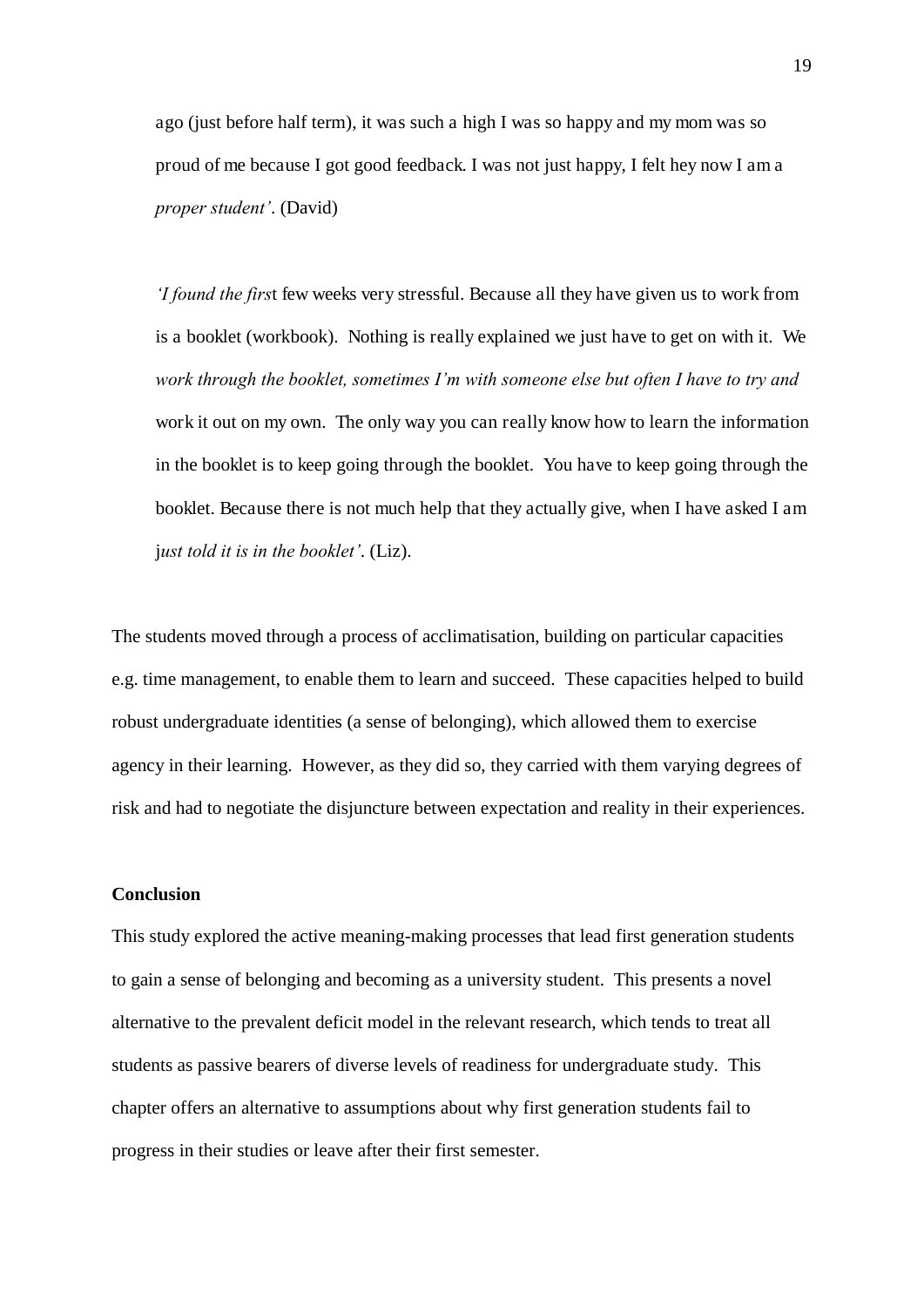Through being engaged with The Centre, the students in this study assimilated new knowledge, communicated with staff, made friends with fellow students and started to 'become a university student'. However, being engaged did not automatically take place subsequent to attending, it occurred only when they began to engage with university life. Those students who felt disengaged found it hard to concentrate and learn or felt attending lectures, seminars, etc. was pointless. This generated unpleasant and negative feelings regarding studying, though it did not necessarily lead to them being absent from all activities (missing some lectures, seminars, social activities).

The increasing level of academic and social challenge meant that attending and being engaged did not guarantee a problem-free involvement. To make a successful transition a student, they also needed to deal with any self-identified difficulties. The ability to respond to and overcome self-identified difficulties was an important and integrated part of their involvement and ultimately the transition process.

Given the similarity of institutional experience of the students in this study, it is both their personal aims and their level of involvement, which explain the variations in their transition experiences and their being and becoming a university student. The preoccupation in the literature with students who fail in some way has led to a lack of research into those who succeed. Transition is not a linear process and universities need to consider that first generation students' experiences can incorporate points of tension and confusion, points for reflection, and points that may be disjointed.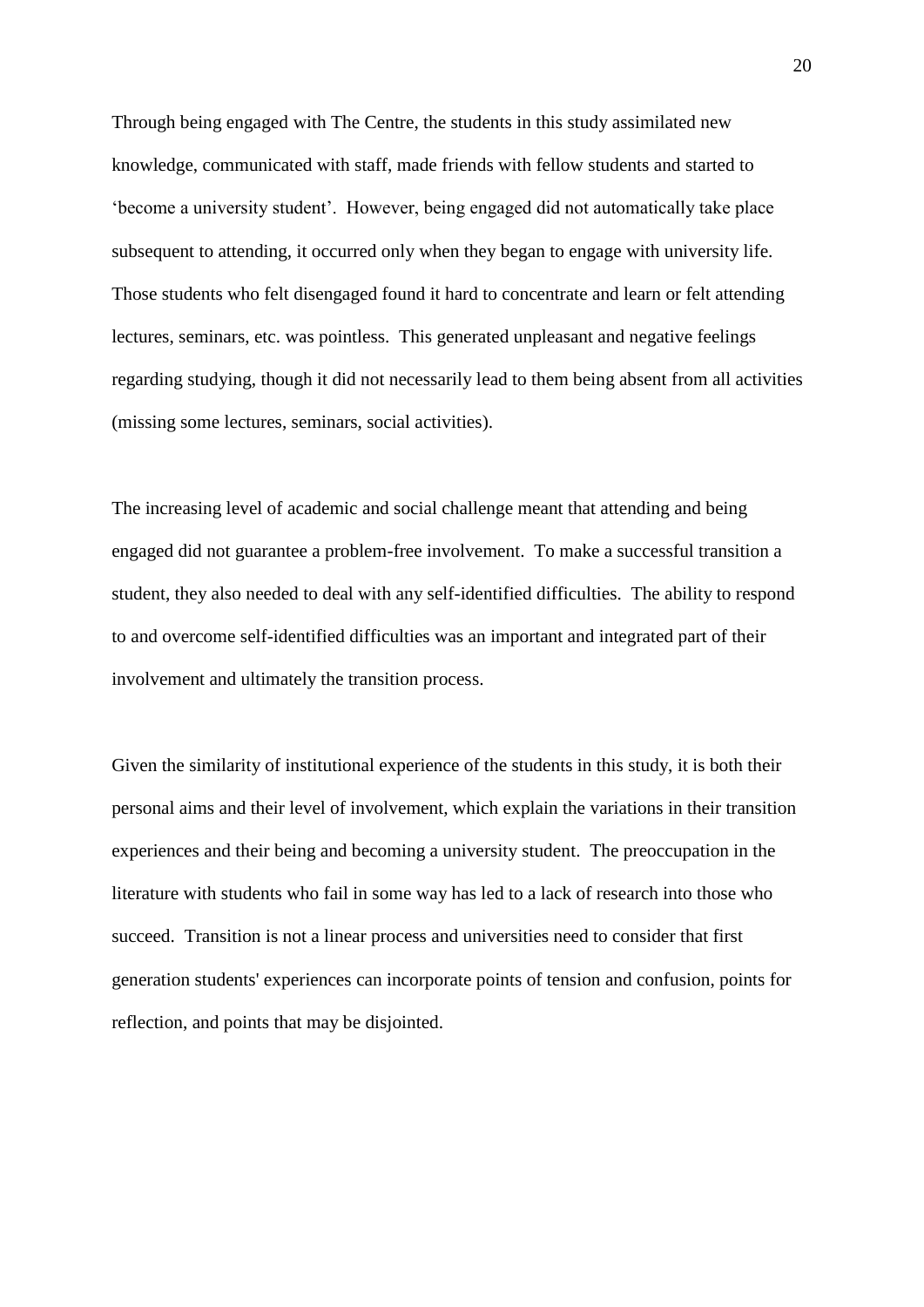The testimonies provided by respondents related their reflections upon their experiences of being first generation students although it is not claimed that these reflections are representative of all such students since it is a relatively small-scale study focused on one institution. Undergraduate experience policy, design and practice needs to prioritise students' success and satisfaction to aid successful transition. This raises the question of what success and achievement mean. For the students in this study the meaning of achievement did not necessarily equate to completion or high academic grades. A more general sense of achievement, academic, social, and personal that contribute to a sense of belonging and to resilience could be used as a valuable reference point for undergraduate experience policy, design and practice based on students' experiences.

A student's ability to deal with self-identified difficulties was a crucial part of achieving a successful transition, and this highlights the significance of building self-reflection into the first semester and first year curriculum design. The current focus on influencing students' satisfaction, by improving institutional provision or emphasising students' own personalities as predictive factors in their retention (and so successful transition) is misguided as it relies upon institutional rather than student led drivers. It thereby overlooks the effect of the students' actual behaviour and control ability on their HE experience, which is evident when reviewing theories of planned behaviour.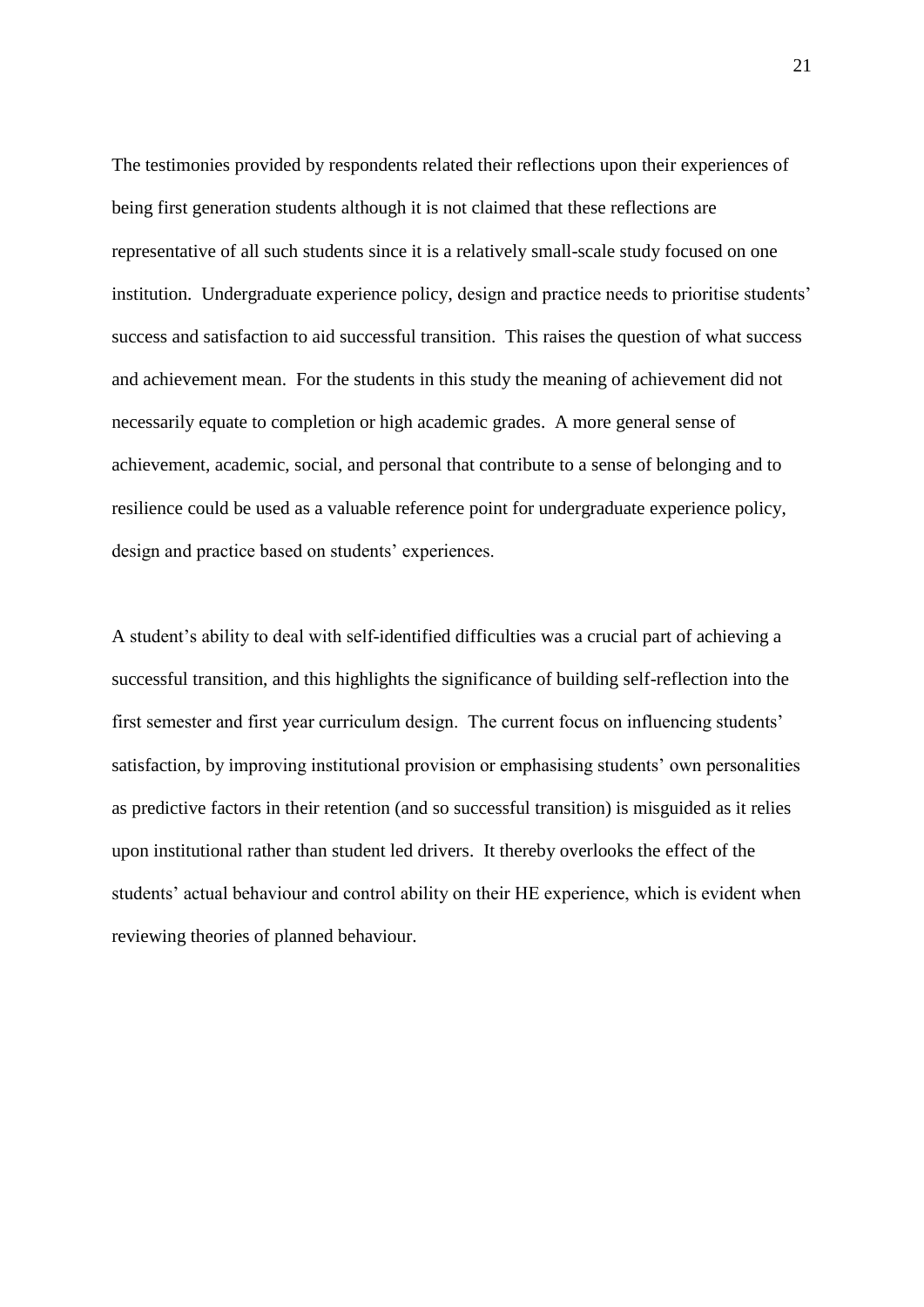#### **References**

- Adnett, N. (2006). Student Finance and Widening Participation in the British Isles: Common Problems, Different Solutions. Higher Education Quarterly, 60 (4), 296-311.
- Archer, A., Hutchings, M. & Ross, A. (2003). Higher Education and Social Class: Issues of exclusion and inclusion. London: Routledge Falmer.
- Bamber, J. & Tett, L. (2001). Ensuring integrative learning experiences for non-traditional students in higher education. Widening Participation and Lifelong Learning. 3 (1), 8- 16.
- Briggs, A R, Clark, J and Hall, I (2012) Building bridges: understanding student transition to university, Quality in Higher Education, 18, (1), 3-21.
- Choy, S. (2001). Students Whose Parents Did Not Go to College: Post-Secondary Access, Persistence, and Attainment. Washington, DC: U.S. Department of Education, National Center for Education Statistics
- Cook, A. & Leckey, J. (1999). Do expectations meet reality? A Survey of changes in firstyear student opinion. Journal of Further and Higher Education. 23, 157-171.
- Currant, B. & Keenan, C. (2009). Evaluating Systematic Transition to Higher Education. Journal of Learning and Teaching, 2 (4).
- Davies, R. and Elias, P. (2003) Dropping Out: A Study of Early Leavers from Higher Education. London: DfES
- Department for Business, Innovation and Skills (DBIS). (2011). Higher Education White Paper: Students at the Heart of the System. London, BIS.
- Flanagan, J.C .(1954). The Critical Incident Technique. Psychological Bulletin. 51 (4), 327- 358.
- Foskett, N. & Hemsley Brown, J. (2002*). Choosing Futures: Young People's Decision*-Making in Education, Training and Career Markets. London: Routledge Falmer.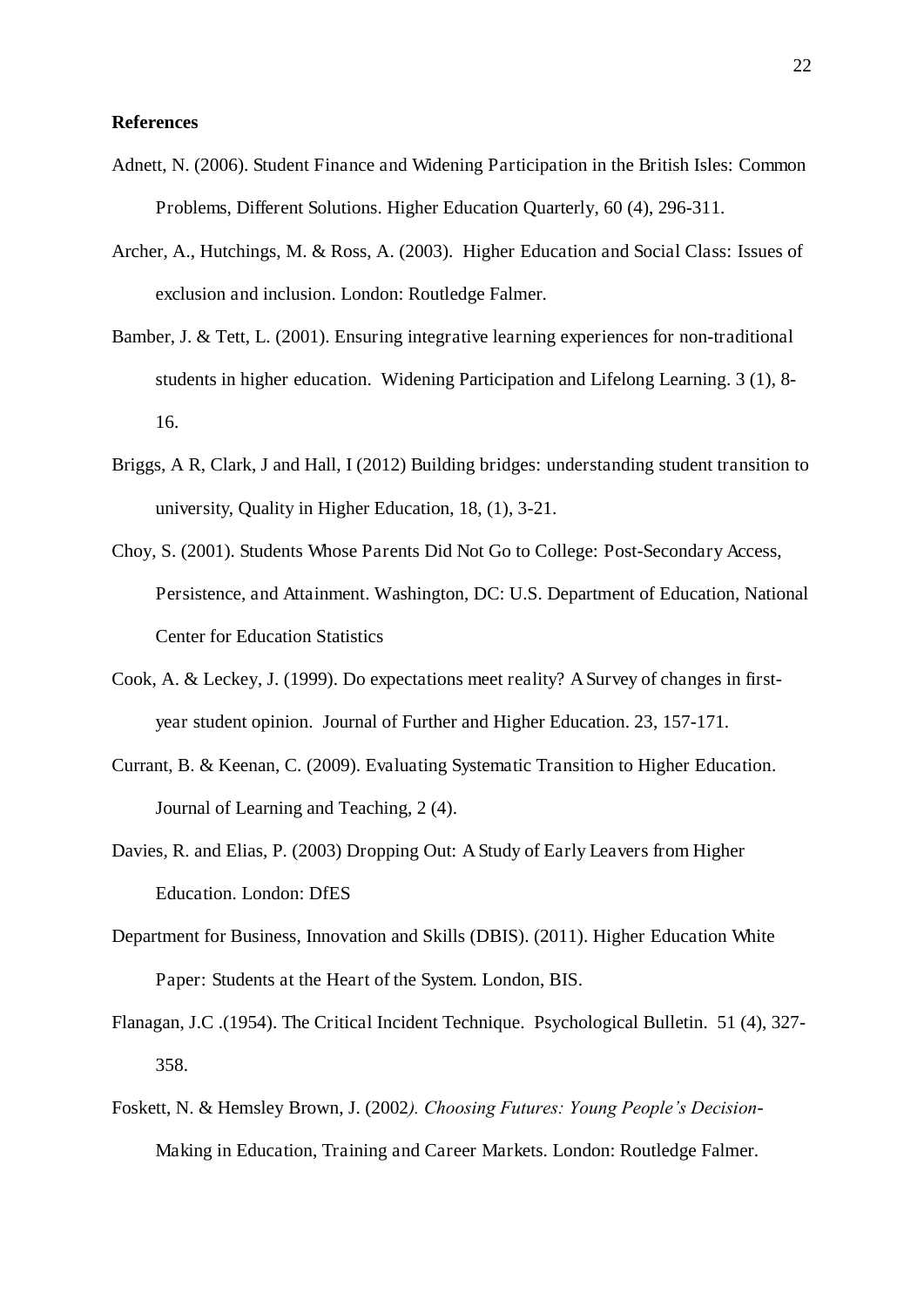- Gofen, A. (2009). Family Capital: How First Generation Higher Education Students Break the Intergenerational Cycle. Family Relations, 58 (1), 104–120.
- Keenan, C. (2006), Role of Habitus in student transition, Presentation to LearnHigher Research Symposium, Liverpool Hope University.
- Krause, K.-L., & Coates, H. (2008). *Students' Engagement in First*-year University. Assessment and Evaluation in Higher Education, 33(5), 493-505.
- Kuh, G., Cruce, T., Shoup, R., Kinzie, J. and Gonyea, R. (2008). Unmasking the effects of student engagement on first year college grades and persistence. Journal of Higher Education, 79 (5): 540–563.
- Hope J. (2014) Cutting Tough Diamonds: First Generation in Higher Education. Unpublished Thesis University of Chichester, An accredited institution of the University of Southampton.
- Leathwood, C. & O'Connell, P. (2003). *It's a struggle: The construction of the 'new student'*  in higher education. Journal of Education Policy. 18 (6), 597-615.
- Lowe, H. & Cook, A. (2003). Mind the Gap: Are Students Prepared for Higher Education? Journal of Further and Higher Education. 27 (1), 53-77.
- Marton, F. (1988). Phenomenography: Exploring different conceptions of reality. In Fetterman, E. D. (Editor). (1988). Qualitative approaches to evaluation in education: The silent revolution (pp 177-205). New York: Praeger.
- McInnis, G. (2001). Researching the First Year Experience: Where to From Here? Higher Education Research and Development. 20 (2), 105-114.
- McInnes, C. (2003). From marginal to mainstream strategies: responding to student diversity in Australian universities. European Journal of Education, 38, 387-400.
- Mercer, J. (2007). Re-*negotiating the self through educational development: Mature students'*  experiences. Research in Post-Compulsory Education. 12 (1), 19-32.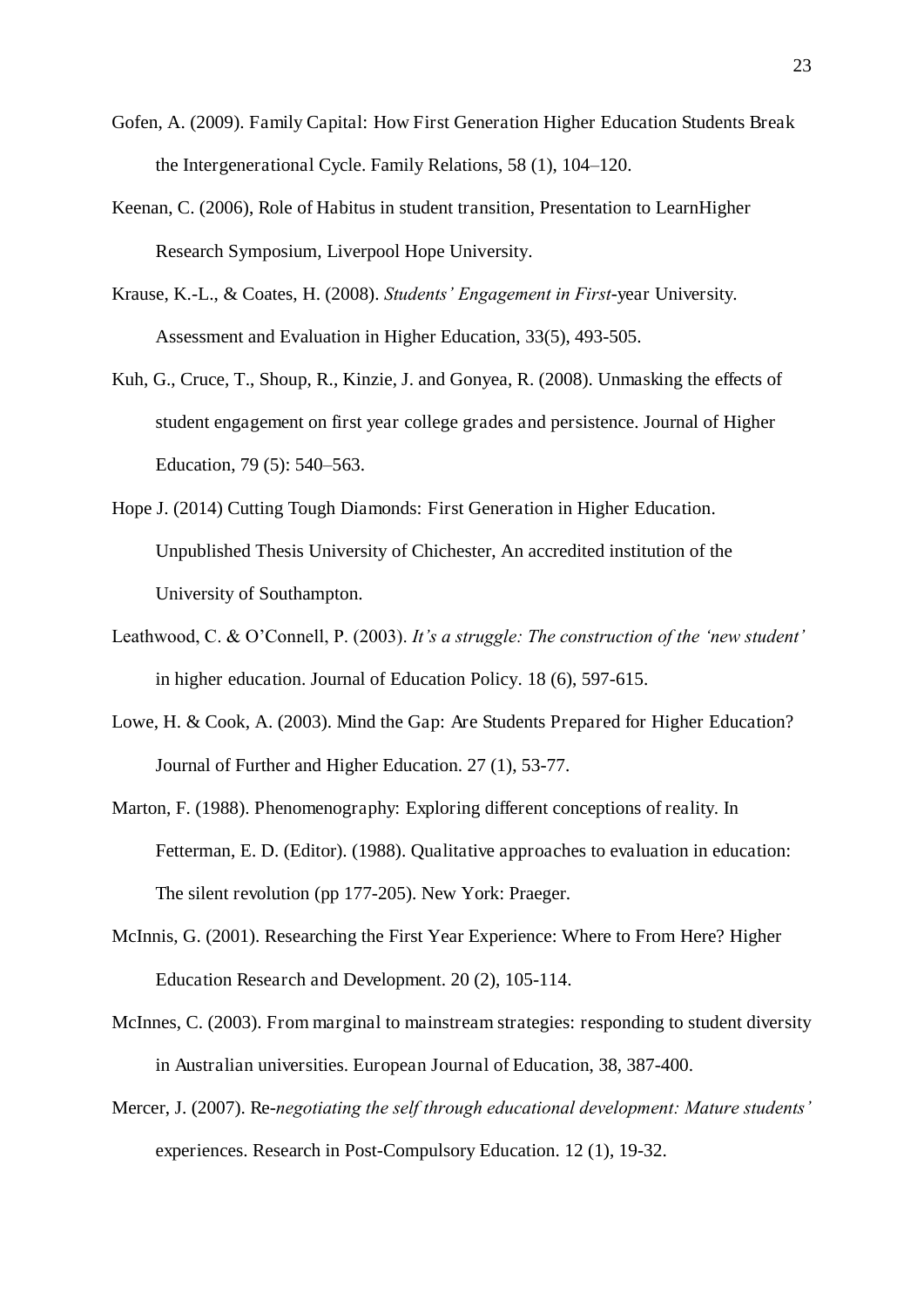Mann, S. J. (2001). Alternative perspectives on the student experience: Alienation and engagement. Studies in Higher Education. 26 (1), 7-19.

Nelson-Jones. R. (1982). The theory and practice of counselling psychology. New York: Holt

Norman, D. (1988). The psychology of everyday things. New York: Basic Books.

- Palmer, M., O'Kane, P. & Owens, M. (2009). Betwixt spaces: Student accounts of turning point experiences in the First year transition. Studies in Higher Education. 34 (1), 37- 54.
- Piggott, L.A. & Houghton, A. (2007) Disability and transitions from education to work. International Journal of Lifelong Education. 26, (5), 573-587.
- Pritchard, M. E., & Wilson, G. S. (2003). Using emotional and social factors to predict student success. Journal of College Student Development. 44(1): 18–28.
- Reay, D. (2001). Finding or losing yourself? Working-class relationships to education. Journal of Education Policy. 16 (4), 333-346.
- Reay, D., Ball, S. & David, M. (2002). 'It's taking me a long time but I'll get there in the end': Mature students on access courses and Higher Education choice. British Educational Research Journal. 28 (1), 5-19.
- Rhodes, C & Neville, A. (2004). Academic and Social Integration in Higher Education: a survey of satisfaction and dissatisfaction within a first-year education studies cohort at a new university, Journal of Further and Higher Education, 28, (2), 179-193.
- Thomas, L. (2002). The Impact of First Generation Entry on Access and Success in Higher Education. Widening Participation and Lifelong Learning. 8 (3).
- Thomas, L., & Quinn, J. (2006). First Generation Entry into Higher Education: An International Study. Buckingham: Open University Press
- Tinto, V. (1993). Leaving college: Rethinking the causes and cures of student attrition (2nd Ed.). Chicago: University of Chicago Press.